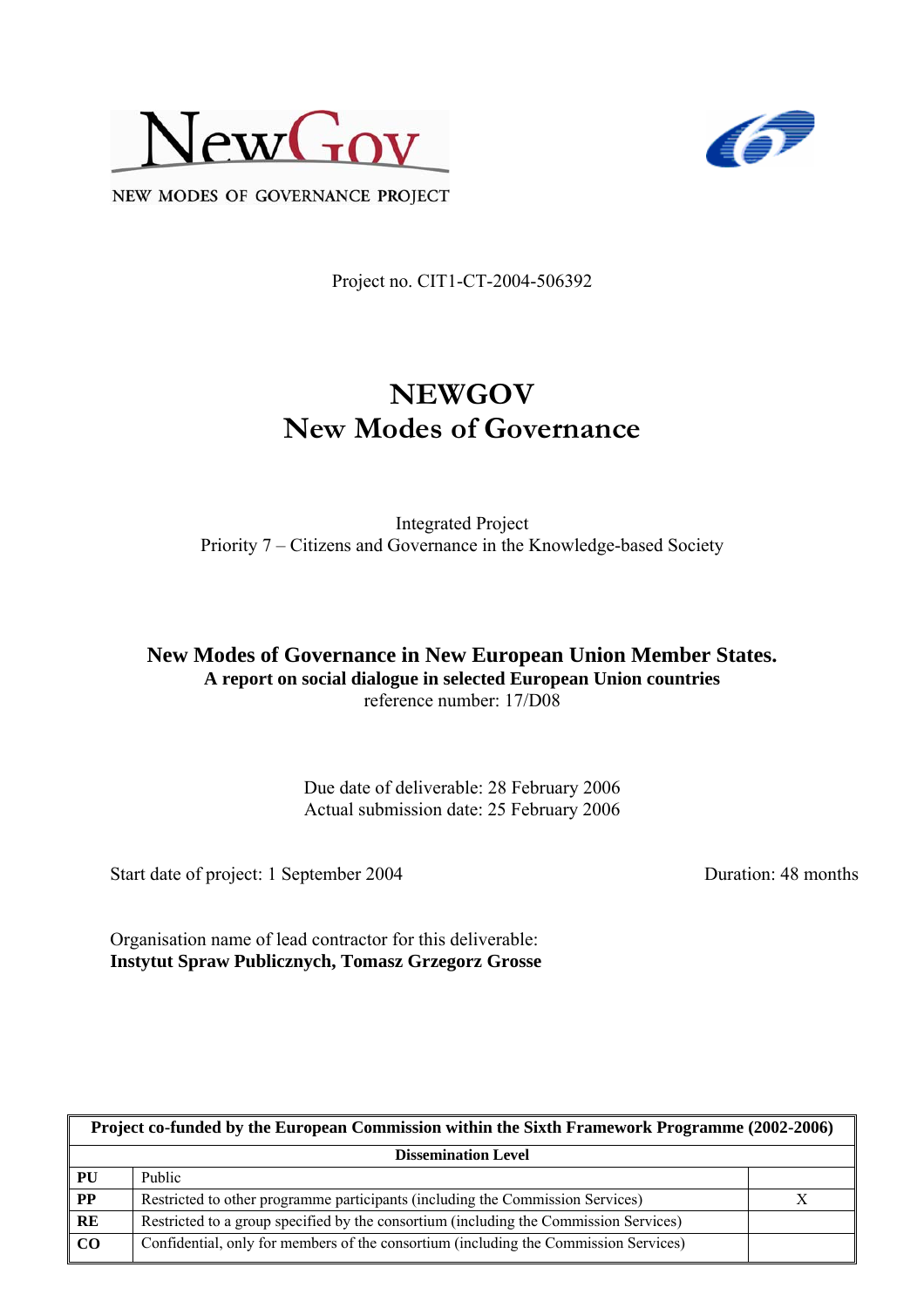#### **Summary**

The objective of this report is to assess new modes of governance associated with social dialogue in three new EU member states – Poland, Lithuania and Estonia. The starting point of the study was a comparison of two state models – administrative and network. The outcome of the study shows "path dependency" in Eastern European countries. Pursuant to the socialist legacy, an administrative state model continues to dominate. It is reinforced by the innate political culture and persistent administrative patterns. This reflects on the manner in which new modes of governance associated with social dialogue are implemented in the practice of state administration. Rather than transforming the existing administrative model into the network one, they are absorbed by it.

An important conclusion of the study lies in the integrity between the state model, the political and administrative culture of the given country, and institutionalization of social dialogue. Consequently, weak institutionalization of social dialogue in new member states is neither accidental but systemic. It is not solely the product of an incorrect or insufficient implementation of western institutions, but is associated with the dominant administrative state model and local political culture. Consequently, a reform of social dialogue in these countries would require not only an improvement of institutions but also an introduction of solutions that would at the same time contribute to changing political culture and the state model.

In new member states, Europeanization of state administration with respect of social dialogue is superficial. The study shows that such situation results not only from the specificity of transformations in CEE countries but also from the weakness and internal differentiation between social dialogue models borrowed from Western Europe. In addition, the study shows an inconsistency, even a contradiction, in the application of governance methods transferred to the examined countries from the European Union. This relates particularly to the contradiction between "hard" modes of governance associated with a unilateral transfer of legal regulations and introduction of "soft" modes of governance that include social dialogue.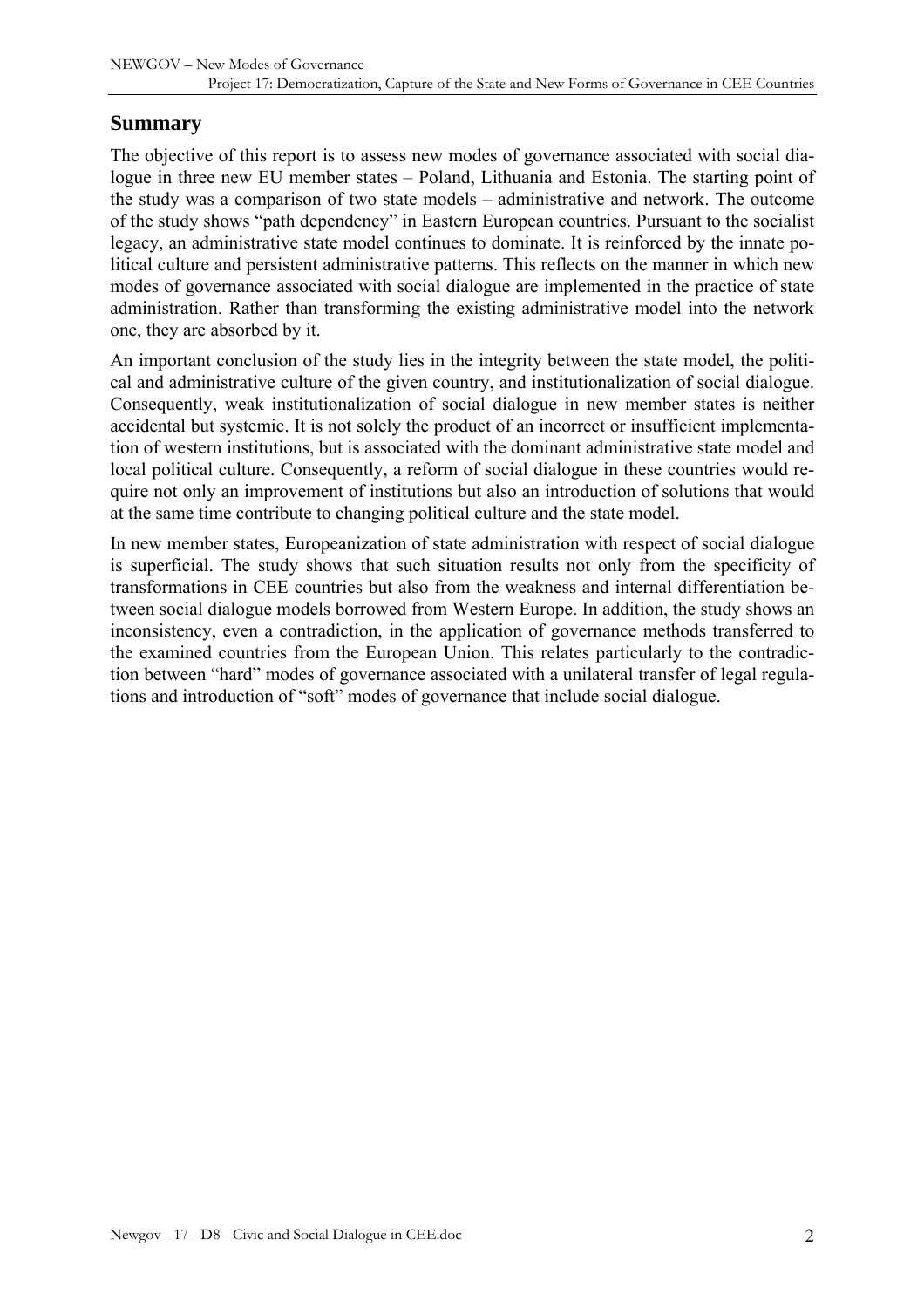## **Contents**

| <b>IMPACT OF THE EUROPEAN UNION AND SYSTEMIC TRANSFORMATIONS ON THE</b> |
|-------------------------------------------------------------------------|
|                                                                         |
| INSTITUTIONALIZATION OF SOCIAL DIALOGUE IN THREE NEW EU MEMBER STATES17 |
|                                                                         |
|                                                                         |
|                                                                         |
|                                                                         |
|                                                                         |
|                                                                         |
|                                                                         |
|                                                                         |

## **Table of Figures and Graphs**

|--|--|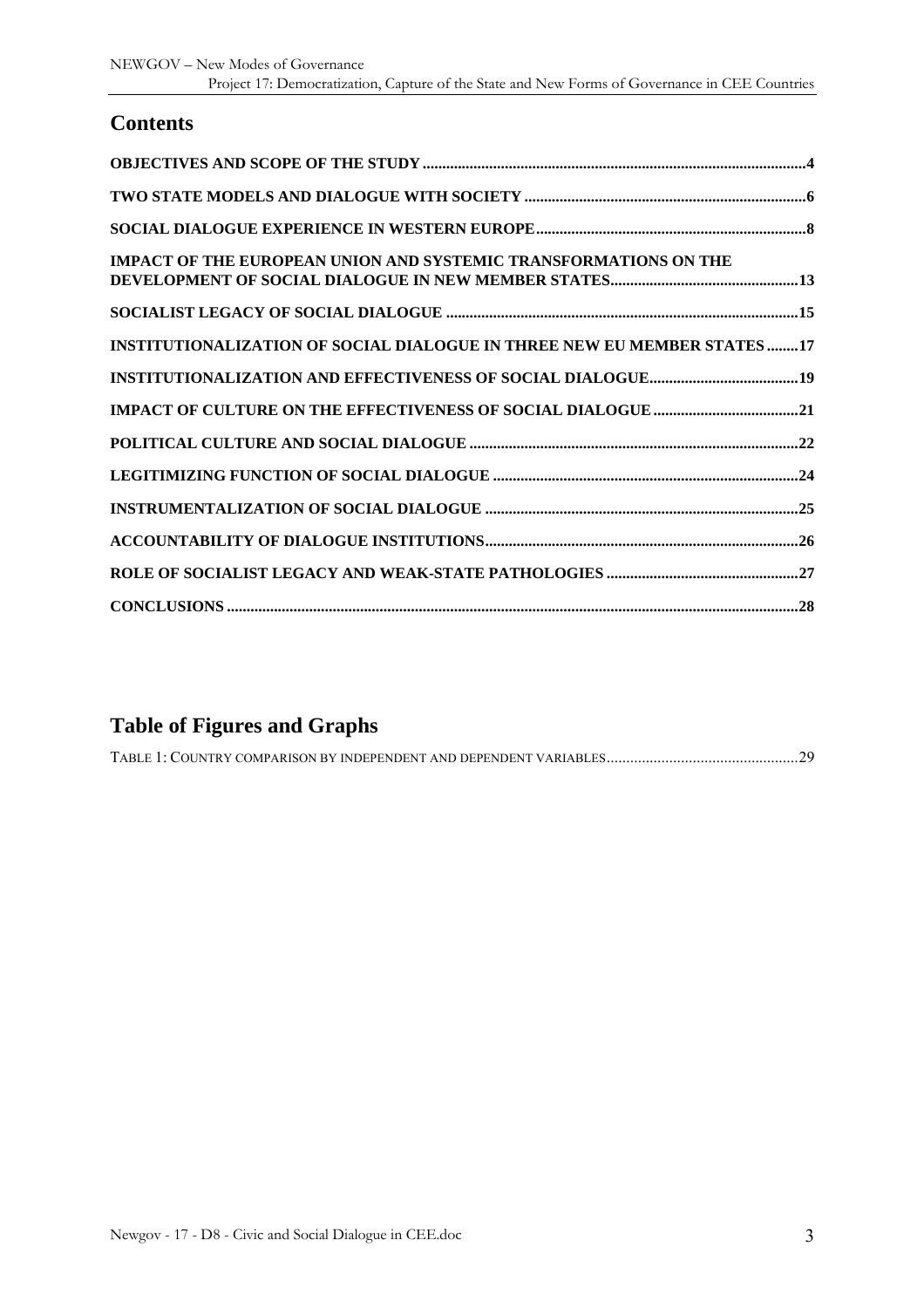## <span id="page-3-0"></span>**Objectives and scope of the study**

The period of systemic transformations and the process of European integration in CEE countries is linked to thorough changes in public administration. One of the elements of these changes consisted in the introduction of new methods of managing public tasks, borrowed from the practice of western democracies. Important among them were methods associated with democratization of administrative activities for the purpose of opening the administration to public scrutiny and increasing social partners' participation in the development and imple-mentation of public policies<sup>[1](#page-3-1)</sup>.

This report sums up a study conducted by the Institute of Public Affairs (IPA) in three new EU member states  $-$  Poland, Lithuania and Estonia<sup>[2](#page-3-2)</sup>. It was conducted in 2004-2005 within the framework of the *New Modes of Governance* consortium. The report is a part of a project entitled *Democratization, Capture of the State and New Forms of Governance in CEE Countries*. The study's objective was to analyse the functioning of *new modes of governance*<sup>[3](#page-3-3)</sup> associated with social dialogue under the peculiar conditions of Central and Eastern Europe.

There exist three fundamental factors that affect the functioning of administration (including implementation of new modes of governance) in new EU member states located in that part of Europe: (1) systemic transformations from real socialism to capitalism and democracy; (2) strong socialist tradition that accompanies the execution of public policies; (3) process of integration with the European Union, including the application of novel methods of managing public policies borrowed from "old" EU member states.

Consequently, this report attempts essentially to specify the impact of these three factors on the shaping of social-dialogue institutions as a method of a social participation in development and pursuit of public policies. It analyses the influence of social dialogue on the effectiveness of the execution of public policies. It also examine the stimulus of social and civic dialogue on legitimization of public policies, administrative authorities and their social partners. It assesses the quality of the institutionalization of social dialogue as a new mode of governance. It also analyses the impact of social-dialogue institutions on the strength or weakness of the state.

National reports that constitute the basis of this analysis were based on a study of social dialogue pursued at the central level. Social dialogue was understood in the study as broad public consultations conducted along various institutional formulae. In the European Union, the term "social dialogue" applies in particular to employer/employee relations, also called industrial relations. A particular form of social negotiations analysed within the framework of the IPA project consists in tripartite institutions. Next to employer and employee organizations, they

<span id="page-3-1"></span><sup>1</sup> Comp. T. G. Grosse (2005): *Democratization, Capture of the State and New Forms of Governance in CEE countries, Inception Report*; Project no. CIT1-CT-2004-506392, NEWGOV.

<span id="page-3-2"></span><sup>2</sup> Comp. M. Fałkowski (2005): *Tripartite Commission, Effectiveness, Legitimacy and Pathologies of Weak State, Case study Report Poland*; R. Stafejeva (2005): *Tripartite Commission, Effectiveness, Legitimacy and Pathologies of Weak State, Case study Report Lithuania*; E. Sootla (2005): *Tripartite Commission, Effectiveness, Legitimacy and Pathologies of Weak State, Case study Report Estonia*; Project no. CIT1-CT-2004- 506392, NEWGOV.

<span id="page-3-3"></span><sup>3</sup> Comp. T. G. Grosse (2005): *Democratization*…, *ibid.*; T. A Börzel, S. Guttenbrunner and S. Seper (2004): *Conceptualizing New Modes of Governance in EU Enlargement*, Reference number: 12/D1, New Modes of Governance; O. Treib, H. Bähr and G. Falkner (2005): *Modes of Governance: A Note Towards Conceptual Clarification*, Eurogov – European Governance Papers no. N-05-02, [http://www.connex](http://www.connex-network.org/eurogov/)[network.org/eurogov/.](http://www.connex-network.org/eurogov/) In Polish literature on this subject, see T. G. Grosse (2005): *Nowe metody zarządzania zadaniami publicznymi w Unii Europejskiej i w Polsce, Studia Polityczne,* Vol. 17.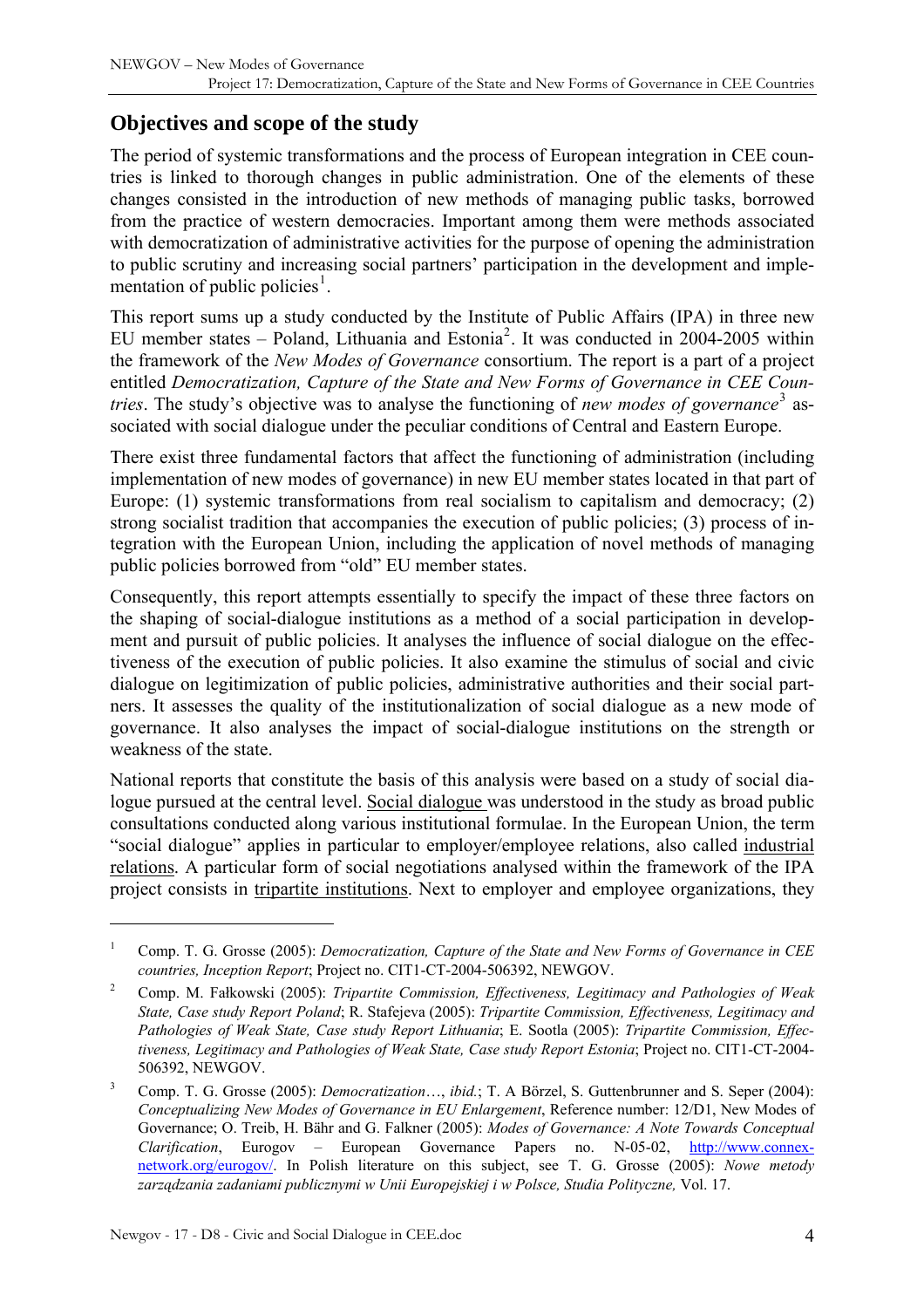also encompass state representatives. They are sometimes called corporatist institutions<sup>[4](#page-4-0)</sup>. Two examples of debates conducted between 2001 and 2005 were selected in each analysed country. They stood out by the interest they evoked in the society and because they were associated with systemic reforms. They concerned issues such as changes in the labour code, introduction of minimum wage, reform of public finances with respect to the social insurance sys-tem, etc. The study was complemented by an analysis of civic dialogue<sup>[5](#page-4-1)</sup> that took place in Poland during public consultations of the draft of the National Development Plan (NDP) for the years  $2007 - 2013^6$  $2007 - 2013^6$ .

The three countries featured in the study were selected because of the differences observed with respect to social dialogue. Firstly, with respect to the institutionalization of social dialogue. For example, in Estonia, one would be hard pressed to find a regularly operating and legally anchored tripartite institution at the central level. In Poland and Lithuania, regulations governing the operation of the tripartite institution are quite elaborate. Secondly, the three countries differ as to the direction of their economic reforms. It is most liberal in Estonia, followed by Poland, where a number of neo-liberal reforms was being put in place and where the existing trade union structures and their influence on political parties in power mitigated liberalization (particularly in economic sectors dominated by state enterprises). The least liberal direction of reforms was taken in Lithuania, where Scandinavian country models served as a significant reference in choosing the direction of economic transformations. One also observed a different political and administrative culture in each of the studied countries; for example, a strong politicization of social dialogue in Poland and relatively low level of the impact of political parties on social dialogue in Lithuania. In Estonia, there is a strong domination by democratic (majoritarian) institutions over those of social dialogue, which marginalizes a civic debate pursued away from the main stream of public deliberations, i.e. between governing and opposition parties. The level of effectiveness of tripartite institutions measured by the number of agreements reached by participants in the dialogue also varies between the three countries. It seems that effectiveness of tripartite institutions can be explained through the three factors mentioned above: (1) method of institutionalization of social and civic dialogue, (2) direction of economic transformations, (3) political and administrative culture of the given country.

I have arranged this report as follows: At the beginning, I present two state models con-structed in accordance with Max Weber's ideal-type methodology<sup>[7](#page-4-3)</sup>. The model approach makes it possible to isolate most important systemic features of the functioning of state administration and social partners as they relate to social dialogue and new modes of governance. It also makes it possible to compare the functioning of these modes in selected new EU member states and compare their experiences with the practice of "old" member states. In the

<span id="page-4-0"></span><sup>4</sup> For c*orporatism* to exist there must be a functioning long-term system of centralized societal negotiations conducted with participation of public authorities as well as strong national trade-union organizations and other national-level social organizations. Comp. Lijphart A. (1999): *Patterns of Democracy: Government forms and performance in the thirty-six countries*, Yale University Press, New Haven, London; Schmitter P. C. (1974): *Still the Century of Corporatism*? Review of Politics, No. 36.

<span id="page-4-1"></span><sup>5</sup> *Civic dialogue* refers to a very wide spectrum of issues preoccupying public institutions. Next to employer and employee organizations, it also groups other social partners, mainly non-governmental organizations.

<span id="page-4-2"></span><sup>6</sup> Comp. O. Napiontek, M. Fałkowski (2005)*: Civic Dialogue in Poland. Consultations of the Draft of the National Development Plan 2007–2013*, No. 17/D06, Project No. CIT1-CT-2004-506392, NEWGOV, 2006. 7

<span id="page-4-3"></span>M. Weber (1985): *Obiektywność poznania w naukach społecznych,* in *Problemy socjologii wiedzy*, Warsaw, PWN, pp. 76-100; English version: M. Weber (1949): *The Objectivity of the Sociological and Social-Political Knowledge*, in: M. Weber, On The Methodology Of The Social Sciences, Free Press, New York.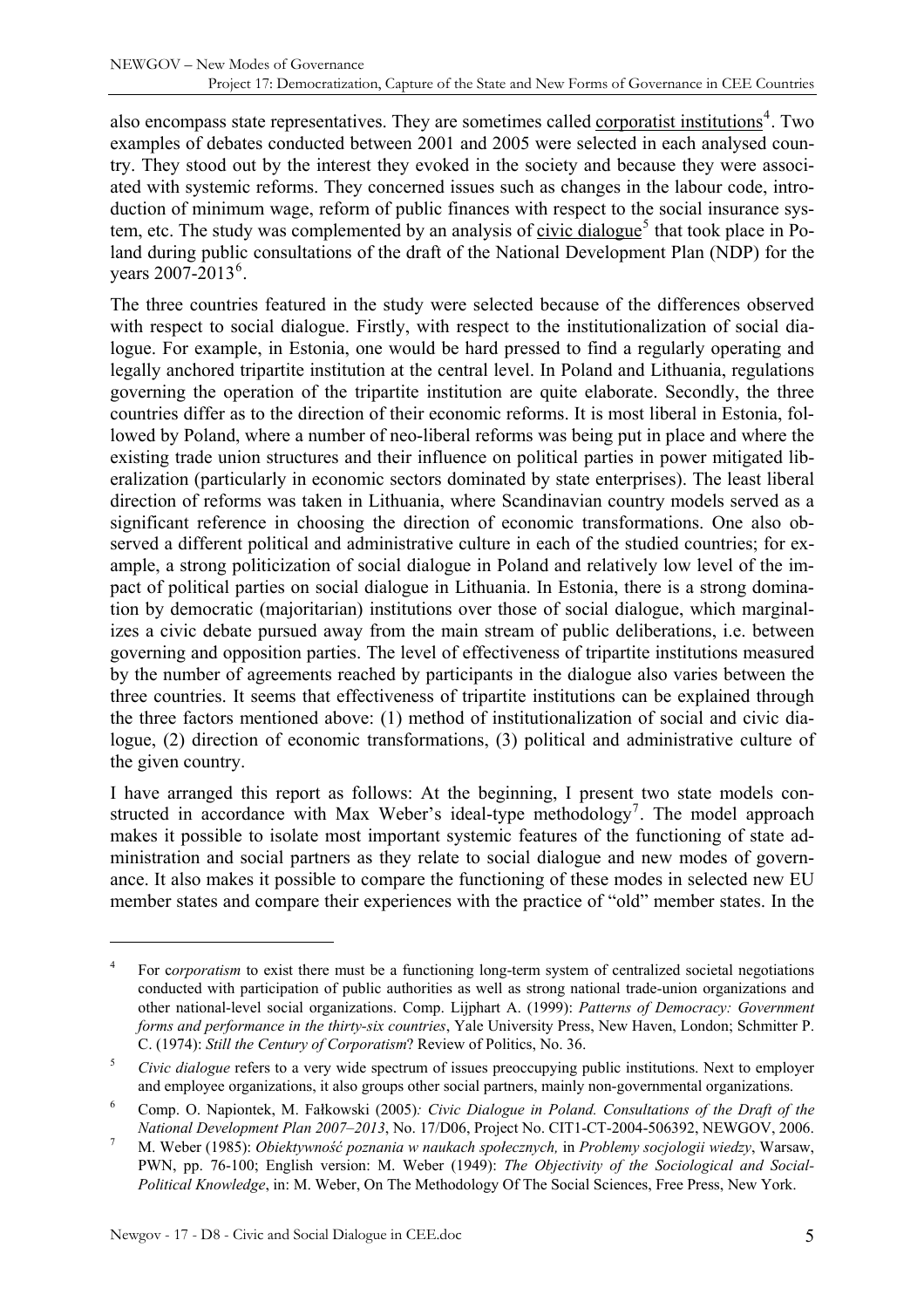<span id="page-5-0"></span>subsequent section, I examine an expert debate on social dialogue in Western European countries and at the EU community level. The said experiences were compiled for the purpose of analysing their influence on the shaping of social-dialogue institutions in new member states. Subsequently I analyse the legacy of the socialist tradition as concerns shaping social dialogue in CEE countries. In successive sections, I present main conclusions relative to the situation in the examined countries.

#### **Two state models and dialogue with society**

The starting point for a further analysis is the differentiation between two state models that apply to relations between state administration and civic society. The first is an administrative state, the second – network state. In the first case, we are dealing with a model of a state reduced primarily to the dimension of state administration structures directly engaged in the performance of particular social-area activities. In the second model, the state is treated as a network of institutions within the framework of which state administration is one of several subjects co-participating in the performance of public policies. Administration is limited to formulating the "rules of the game" and guiding social partners in a given direction. Public policies in this model are a result of interactions within the network of social co-operation and to a large degree constitute a product of the activity of the civic society. The proposed categorization has its roots in the despotic or infrastructural state power first introduced by Michael Mann. *Despotic power* denotes an arbitrary and practically unlimited power of administration over society, whereas *infrastructural power* establishes an infrastructural (e.g. legal) framework for social activity, introduces incentives for specific social behaviour and conducts a dialogue (negotiations) relative to public policies $\delta$ .

These two models assume a different meaning of the notion of state capacity. The term state capacity can be defined as the ability (potential) of the state to pursue public policies. That means a skilful application of appropriate state resources and modes of governance which en-sure the achievement of public policy objectives<sup>[9](#page-5-2)</sup>. An important dimension of state capacity is the ability to function in a changing international and domestic environment<sup>[10](#page-5-3)</sup>: providing for the proper performance of fundamental state functions in relation to the political and economic system operating in the given country, particularly during a period of systemic transformations. It also relates to ensuring political and economic steerability in the face of challenges associated with globalization and European integration $11$ .

The *administrative state model* is most often associated with a wide range of administrative competencies and direct state involvement in provision of public services. Building the power of such state primarily means reinforcing administrative structures and improving civil servant qualifications. A great deal of significance to the effectiveness of this model is played by administration management techniques (e.g. new public management). The *network state model* is most often associated with a lesser range of administrative competencies and a role

<span id="page-5-1"></span><sup>8</sup> Comp. M. Mann (1993): *The Sources of Social Power. The Rise of Classes and Nation States 1760-1914*, Cambridge University Press, Cambridge.

<span id="page-5-2"></span><sup>9</sup> Comp. F. Fukuyama (2005): *Budowanie państwa*. *Władza i ład międzynarodowy w XXI wieku* (), Dom Wydawniczy Rebis, Poznań, p. 22; English version: F. Fukuyama (2004): *State-Building: Governance and World Order in the 21st Century*, Cornell University Press, Ithaca - London.

<span id="page-5-3"></span><sup>10</sup> See definition of *state capacity* in relation to changing global conditions in: K. E. Brødsgaard (2000): *State capacity in East Asia Japan, Taiwan, China, and Vietnam,* Oxford University Press, Oxford-New York.

<span id="page-5-4"></span><sup>&</sup>lt;sup>11</sup> More on this in T. G. Grosse (2005): *Principal meanings of the term state capacity and experience of Central and East European countries*, paper presented on cluster conference in Berlin, 10.12.2005.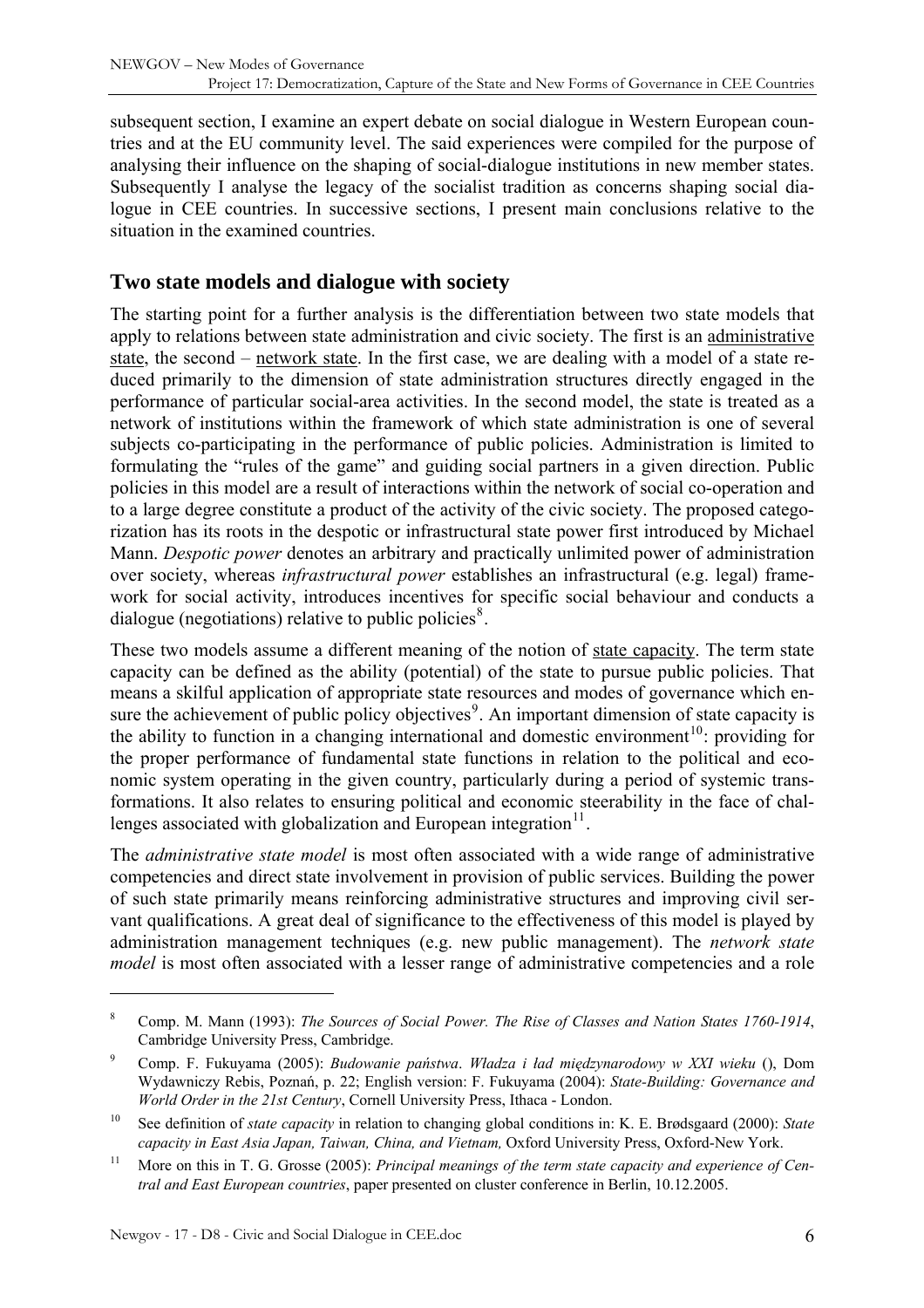of umpire and regulator of societal behaviour. Consequently, it imposes on the administration the ability to shape regulatory conditions for the purpose of properly directing societal activity.

The reinforcement of the network state capacity must not be limited to the dimension of public administration. It should also strengthen mutual cooperation between administration and public and private institutions that work together in applying specific public policies. Social and civic dialogue institutions constitute important forums of that cooperation. Therefore, state capacity in the network state model requires strong and autonomous non-governmental organizations and effective institutions tasked with bridging administration and social partners. In the situation of European integration, the support provided to domestic organizations should encompass their capable incorporation in the international cooperation system, particularly into lobbying efforts conducted in Brussels. A great deal of importance for the effectiveness of this model rests in co-governing abilities and techniques (e.g. new modes of governance).

It can be said that in the administrative state model the public debate is subordinate to the government's information policy and treated instrumentally from the perspective of the objectives of administration. In the network model, the state uses the debate process not only to promote and enrich its own ideas, but also to reinforce social partners, the culture of dialogue and institutions serving public deliberations. In the administrative model, social partners tend to be passive and geared primarily toward receiving information from administration. This is a result of a clear asymmetry between the parties to dialogue, in which government decisionmakers hold the dominant position. In conditions of such imbalance, essential decisions are made by administration, whereas social partners are "accustomed" to having little influence on decision-makers, which further encourages their passivity. Therefore, any potential societal activeness is executed outside the official dialogue structure, for example in the form of informal contacts with the authorities or in active opposition thereto. This encourages the trend to treat social dialogue instrumentally, set its participants against one another and circumvent official dialogue institutions. In the network model, dialogue partners become actively involved in the process of deliberations and subsequently co-participate in the execution of public policies. At the same time, joining the policy planning process at an early stage not only allows them to better secure their interests but also to participate in the implementation of public policies more effectively.

In a situation where the government is politically weak, for example when policies of individual ministries are not coordinated or when there is no strong parliamentary support for government initiatives, the network state capacity can be reinforced by the knowledge and involvement of social partners. Thus the strategic directions of public policies can be maintained. When the government capacity is weakened in the administrative model, the state cannot rely much on the capability of social partners because that capability is feeble, whereas social dialogue institutions are as a rule not autonomous but dependent on political authorities.

In the *administrative state model*, the role of political leadership is key to the strength of the state and maintenance of the steerability of economic and social processes. Waning leadership over administration and, moreover, reduction of control and ability to coordinate various aspects of administration by politicians is a symptom of a weak state. In the case of a democratic administrative state, the position of majoritarian institutions, constituted in the political process of democratic elections, with respect to social and civic dialogue institutions is clearly superior. This is associated with a lower number of institutions that function as *veto players* vis-a-vis the executive branch of government chosen in general elections, such as non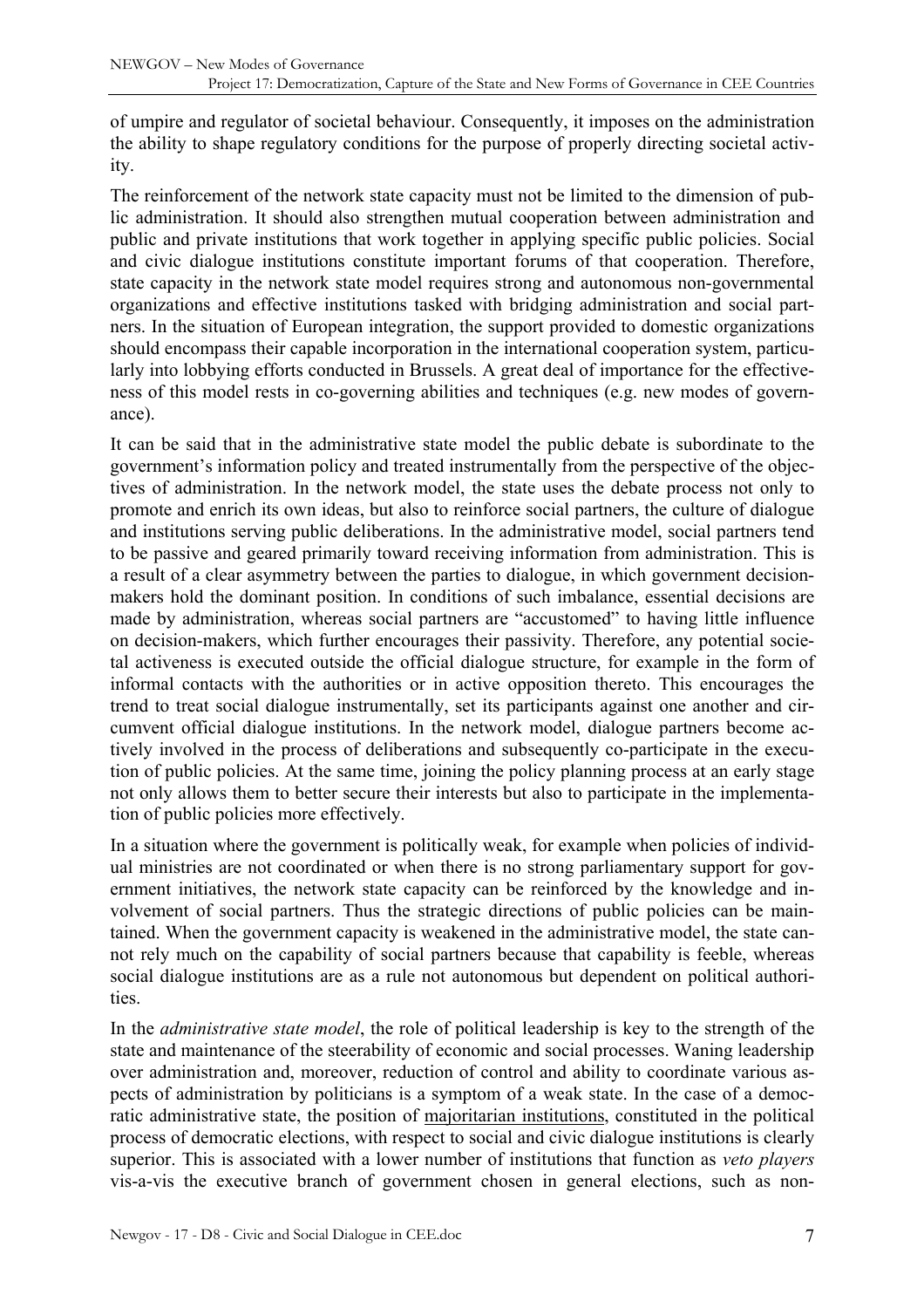<span id="page-7-0"></span>governmental regulatory agencies and corporatist institutions. This is why, in the administrative state model, legitimacy acquired via elections (*input* legitimacy) is more important than legitimacy resulting from agreements reached on particular public policies through social consultations, public deliberations or via the civic dialogue process (*output* legitimacy)<sup>[12](#page-7-1)</sup>. In the *network state model*, the role of politicians is limited to that of umpire and mediator between various interest groups. Concurrently, the rank of majoritarian institutions in the network state ruling system decreases, whereas the role of social partners and corporatist institutions, grows.

An effective adaptation to changing external and internal conditions demands strong leadership and appropriate administrative support. It is difficult to maintain the role of umpire and mediator between various interests in a situation where the absence of strong state leadership only exacerbates the crisis. Therefore, it is safe to say that countries undergoing systemic transformations need, at least at the initial stage of these changes, a strong leadership and traditional modes of administration management, characteristic to an administrative state. The introduction of new modes of governance, particularly "soft" ones that involve social dialogue, is a good example of difficulties accompanying the reform of a weak state. More often than not, the effectiveness of these governance modes is low. What is more, the outcome of their introduction may be contrary to what is expected and can end up in an increased number of pathologies in administration.

## **Social dialogue experience in Western Europe[13](#page-7-2)**

The main factor influencing changes in the practice of social dialogue in EU member states is the global liberalization of economic relations as well as construction of a common market and introduction of the Euro. With low mobility on the labour market and limited financial transfers from the EU budget, softening labour regulations and improving productivity are main tools of economic adaptation, i.e. of the improvement of corporate competitiveness in Euro zone countries. Social dialogue institutions are precisely the channel for that adaptation $14$ .

The social dialogue decentralization process<sup>[15](#page-7-4)</sup>, which has been going on for at least 20 years, is furthered by employers, particularly large corporations. They believe that a lower level of negotiations benefits them more. An important argument in favour of decentralizing agreements in Germany was the absorption of eastern *lands*. Peculiar circumstances of eastern

<span id="page-7-1"></span><sup>12</sup> Comp. F. W. Scharpf (2003): *Problem-Solving Effectiveness and Democratic Accountability in the EU*, MPIfG Working Paper 03/1.

<span id="page-7-2"></span><sup>13</sup> Comp. T. G. Grosse (2006): *Dialog społeczny i obywatelski w Unii Europejskiej*, Trzeci Sektor, No. 5.

<span id="page-7-3"></span><sup>14</sup> Boyer R. (2000): *The Unanticipated Fallout of European Monetary Union: The Political and Institutional Deficits of the Euro* w: Crouch C. (ed.): *After the Euro: Shaping Institutions for Governance in the Wake of the European Monetary Union*, Oxford University Press, Oxford; Dølvik J. E. (2005): *Industrial relations in EMU: are renationalization and Europeanization two sides of the same coin*? in Martin A., Ross G. (2005): *Euros and Europeans. Monetary integration and the European Model of Society*, Cambridge University Press, Cambridge.

<span id="page-7-4"></span><sup>15</sup> Comp. Traxler, F. (1995): *Farewell to Labour Market Associations? Organised versus Disorganised Decentralization as a Map for Industrial Relations*, in C. Crouch and F. Traxler (ed.): *Organized Industrial Relations in Europe: What Future*?, Aldershot: Avebury. More on this in Traxler, F., Blaschke S., Kittel B. (2001): *National Industrial Relations in Internationalized Markets. A Comparative Study of Institutions, Change, and Performance*. Oxford University Press, Oxford - New York; Marginson P., Sisson K. (2002): *European Integration and Industrial Relations: a Case of Convergence and Divergence*?, Journal of Common Market Studies, vol. 40, No. 4.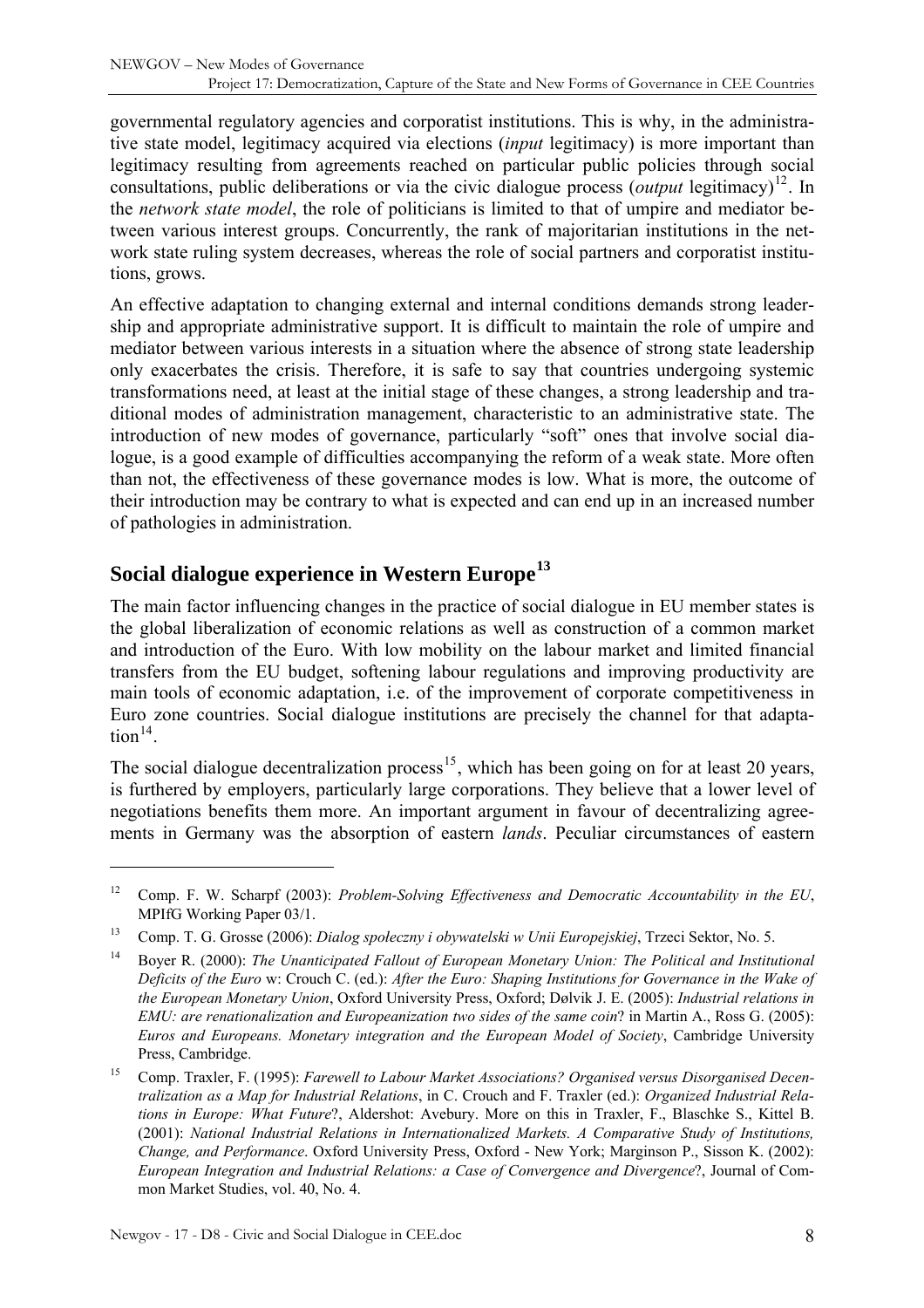Germany combined with its less propitious economic situation forced decentralization on one hand while, on the other hand, promoted adoption of solutions more advantageous to enter-prise owners<sup>[16](#page-8-0)</sup>. This is precisely why West European unionists associate the eastward enlargement of the European Union with lowering employee protection standards and social dumping<sup>[17](#page-8-1)</sup>. However, it is worth noting that, according to experts<sup>[18](#page-8-2)</sup>, company-level agreements are becoming predominant in the decentralized social dialogue system, whereas sectoral agreements increasingly often serve only to adapt their terms to those negotiated at the level of the workplace.

The diversity of capitalist models constitutes a significant aspect of industrial relations and evolution of social dialogue institutions in EU countries. Two basic forms make up the capi-talist typology<sup>[19](#page-8-3)</sup>. The first one is liberal (or "Anglo-Saxon") market capitalism, predominant in the United States. In Europe, that model is most popular in the United Kingdom. The second model is called coordinated (or "continental") market capitalism, represented mainly by countries such as Germany and Austria<sup>[20](#page-8-4)</sup>. In continental countries, corporatist institutions are strong and highly developed. Contrary to the situation that exists in Anglo-Saxon countries, a significant role in this system is played by national institutions, particularly bilateral and sector-wide. In countries which adopted the coordinated model, collective bargaining has a much wider employee coverage<sup>[21](#page-8-5)</sup>. The company-level dialogue, including that conducted by trade union company locals, is also better developed<sup>[22](#page-8-6)</sup>. In coordinated-model countries, trade union membership is usually higher, whereas in some Scandinavian countries there is no trend to-ward decreased trade union membership that is present elsewhere in Europe<sup>[23](#page-8-7)</sup>. In the Anglo-Saxon model on the other hand the institutionalization of social dialogue is rather weak, whereas the practice of employer/employee negotiations is limited.

<span id="page-8-0"></span><sup>16</sup> Comp. Marginson P., Sisson K., Arrowsmith J. (2003): *Between Decentralization and Europeanization: Sectoral Bargaining in Four Countries and Two Sectors*, European Journal of Industrial Relations, vol.9, no.2.

<span id="page-8-1"></span><sup>&</sup>lt;sup>17</sup> From the perspective of the Western European trade union movement, the principal threat resides in low pay and employee protection right standards in CEE countries. Unionists fear that this situation may result in social dumping and a mass-scale transfer of jobs to new member states. Comp. *ETUC adopts resolution on coordination of collective bargaining*, EIROnline, European Foundation for the Improvement of Living and Working Conditions 2005, [http://www.eiro.eurofound.ie](http://www.eiro.eurofound.ie/).

<span id="page-8-2"></span><sup>18</sup> Marginson P., Sisson K., Arrowsmith J. (2003): *Ibid.*

<span id="page-8-3"></span><sup>19</sup> Comp. Hall P., Soskice D. (ed.) (2001): *Varieties of Capitalism: The Institutional Foundations of Comparative Advantage*, Oxford University Press, Oxford – New York, pp. 1-44; T. G. Grosse (2005): *Debata nad modelami kapitalizmu w Unii Europejskiej*, Polska w Europie, No. 1 (48).

<span id="page-8-4"></span><sup>&</sup>lt;sup>20</sup> Other forms of capitalism also exist in Europe. There is social-democratic (or Nordic) capitalism in Scandinavian countries and South European (or Mediterranean) capitalism in countries such as Greece, Portugal or Italy. Some scholars include them in the coordinated model. Finally, there is state capitalism, related to the Asian developmental state model. In Europe, that model is best represented in France. Comp. Amable B. (2003): *The Diversity of Modern Capitalism*, Oxford University Press, Oxford – New York, pp. 103-114, 176; Schmidt V. A. (2002): *The Futures of European Capitalism*, Oxford University Press, Oxford – New York.

<span id="page-8-5"></span><sup>21</sup> *Industrial relations in Europe 2004*, European Commission, Brussels 2004, pp. 26-31.

<span id="page-8-6"></span><sup>22</sup> *Ibid.*, p. 20. More on the capitalist model and industrial relations in Crouch, C. (1993): *Industrial Relations and State Traditions.* Oxford: Clarendon.

<span id="page-8-7"></span><sup>&</sup>lt;sup>23</sup> In Finland and Sweden, for example, there has been a significant increase in the past 40 years in the number of unionized employees in proportion to the overall employment in national economy; a similar trend (albeit weaker) has been visible also in the 1990s. Comp. Checchi D., Lucifora C. (2002): *Unions and labour market institutions in Europe*, Economic Policy, October.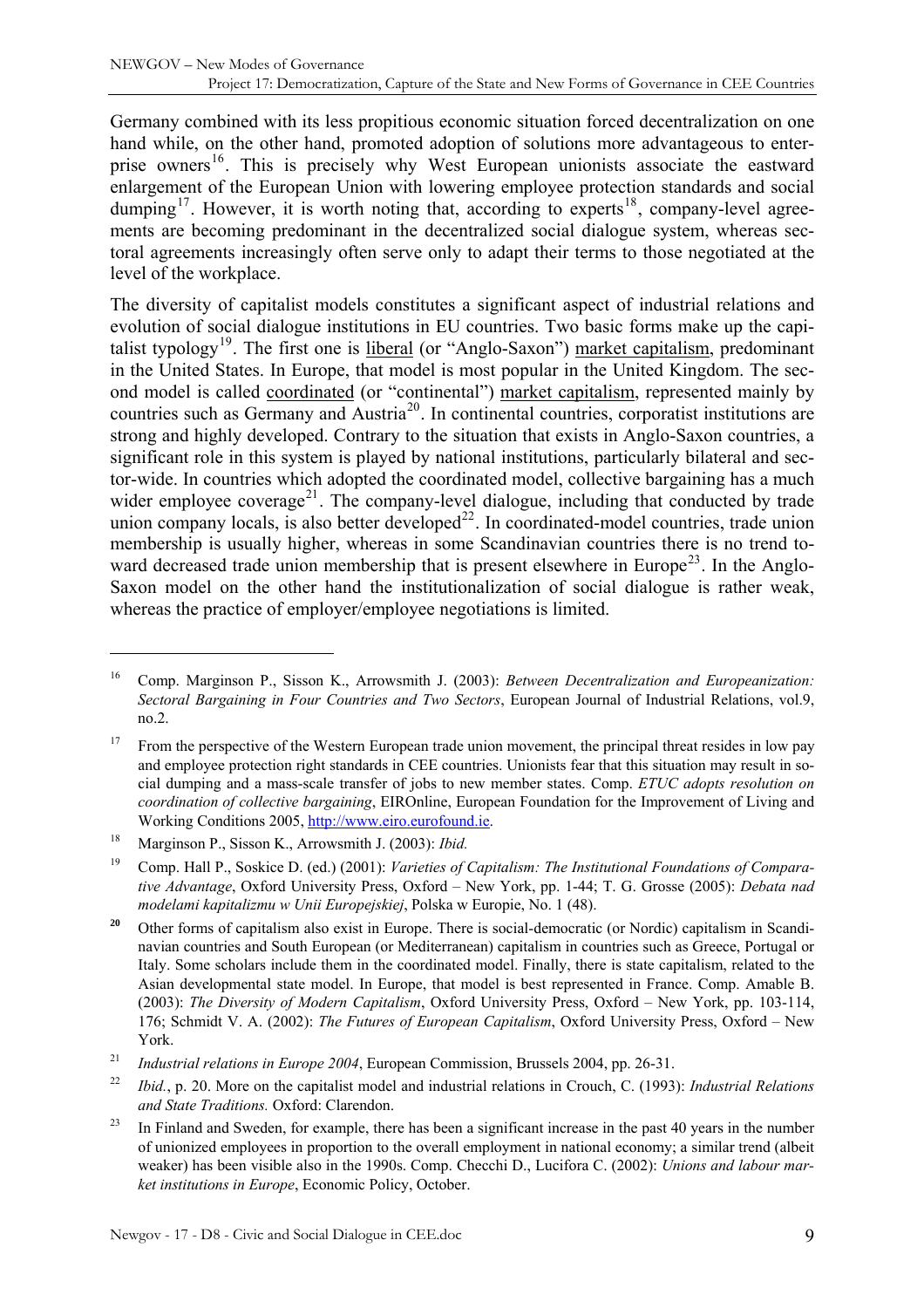It is also accepted that the level of decomposition of social-dialogue institutions and liberalization of industrial relations in Europe are linked to a particular capitalist model. In countries which have adopted the coordinated model, the strength of social-dialogue institutions, rich tradition of negotiations and societal expectations curb the pressure to change the current sys- $tem<sup>24</sup>$  $tem<sup>24</sup>$  $tem<sup>24</sup>$ . Meanwhile, in the case of countries that apply market capitalism, changes can take place more rapidly since institutional tradition (*path dependency*) is not there. In Anglo-Saxon countries, the level of trade-union membership falls faster and the extent of collective agree-ments binding in the economy also decreases at a higher pace<sup>[25](#page-9-1)</sup>. In addition, *disorganized decentralization* of social-dialogue institutions takes place more often in market-model countri- $\text{es}^{26}$  $\text{es}^{26}$  $\text{es}^{26}$ .

It is noteworthy that, despite a visible trend toward decentralization, national-level corporatist institutions continue to be maintained in most European countries, although not in all coun-tries do they play an important function from the viewpoint of public policy<sup>[27](#page-9-3)</sup>. In the 1990s, in some countries, the state would initiate the process of centralized social dialogue aimed at concluding a social pact<sup>[28](#page-9-4)</sup> involving various social partners and, often, also a wide spectrum of political parties. Interestingly, those were countries where social dialogue was not strongly institutionalized and some of them can be even counted among market-model states<sup>[29](#page-9-5)</sup>.

The most frequent pretext for initiating a centralized public debate was a difficult national economic situation or the need to adapt to EU regulations, as when the country was joining the Economic and Monetary Union<sup>[30](#page-9-6)</sup>. Outside pressure forced the introduction of difficult reforms aimed, for example, at reducing public spending, curbing wage increases or softening labour regulations. Under such circumstances, social dialogue was meant to increase public legitimization of the direction of these changes. Still, it should be stressed that in most cases this type of political initiative did not lead to the construction of permanent national-level social dialogue structures and procedures, but was rather a one-off consultative and propaganda campaign serving the ends of government policy. It did not build any strong and durable corporatist institutions characteristic to countries that pursued the coordinated model. Moreover, social pacts did not as a rule introduce any restrictions for the business community and in the area of industrial relations left a great deal of room for company-level negotiations $31$ .

Both main forms of public consultations that were applied in the 1990s, i.e. *decentralization of social dialogue* and centrally initiated *social pacts*, served similar objectives<sup>[32](#page-9-8)</sup>. They intro-

<span id="page-9-3"></span>27 Comp. *Industrial relation in Europe 2004*, *ibid*, p. 54.

<span id="page-9-0"></span><sup>24</sup> Regini M. (2000): *Between Deregulation and Social Pacts: The Responses of European Economies to Globalisation*, Politics and Society, No. 28 (1).

<span id="page-9-1"></span><sup>25</sup> *Industrial relation in Europe* 2004, *ibid.*, pp. 18, 31-32.

<span id="page-9-2"></span><sup>&</sup>lt;sup>26</sup> Examples of countries with disorganized decentralization: Great Britain, Ireland, U.S.A., New Zealand; comp. Regini M. (2000): *ibid.* 

<span id="page-9-4"></span><sup>&</sup>lt;sup>28</sup> Social pacts are treated as a new mode of governance. They are agreements between government representatives and social interest groups concluded most often in matters such as wage rates, employment terms, work regulations, taxation issues and state social policies. Comp. Rhodes M., Avdagic S., Visser J. (2004): *The Emergence and Evolution of Social Pacts: A provisional Framework for Comparative Analysis*, NEW-GOV, 18/D04, Project No. CIT1-CT-2004-506392, [http://www.connex-network.org](http://www.connex-network.org/).

<span id="page-9-5"></span><sup>&</sup>lt;sup>29</sup> Examples of countries where the state has initiated centralized social pacts: Ireland, Portugal, Italy, Greece, Spain.

<span id="page-9-6"></span><sup>30</sup> Fajertag G., Pochet P. (ed.) (2000): *Social Pacts in Europe – New Dynamics*, ETUI Brussels.

<span id="page-9-7"></span><sup>31</sup> Regini M. (2000): *ibid.* 

<span id="page-9-8"></span><sup>32</sup> W. Streeck (2001): *The Transformation of Corporate Organization in Europe: An Overview*, MPIfG Working Paper 01/8, December.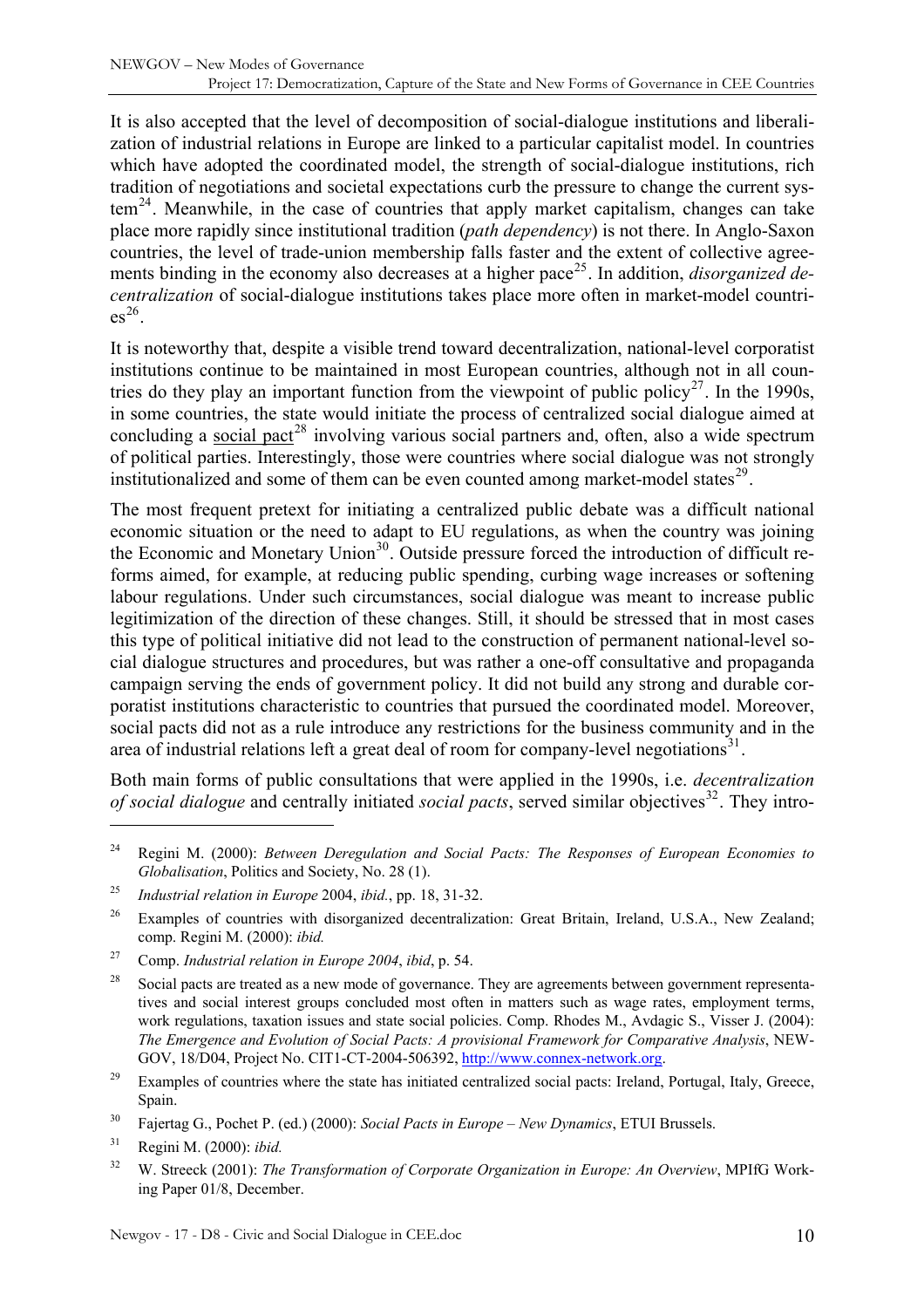duced a greater liberalization of industrial relations, including fewer employee privileges and more flexible labour regulations relative to work time and conditions. There is no uniform assessment of these changes among political scientists. Some scholars believe that they serve the purpose of a gradual decomposition of the social-dialogue system and coordinated model in the economy<sup>[33](#page-10-0)</sup>. Others think that it is only a necessary adjustment of the system, which guarantees its better adaptation to the conditions of European integration and globalization<sup>[34](#page-10-1)</sup>. An important element of that adjustment lies in supplementing the national system by the European social-dialogue institution<sup>[35](#page-10-2)</sup>.

The European Treaty imposes on the European Commission the duty to support and facilitate the conduct of social dialogue in the EU. The European system of social-dialogue institutions was built on that basis. The most important such institution is the Tripartite Social Summit for Growth and Employment, established in 2003, which is composed mainly of European em-ployer and trade union organizations<sup>[36](#page-10-3)</sup>, and also of European Commission representatives. After 1998 $37$ , some 30 sectoral bilateral-dialogue institutions were also appointed at the EU level. They cover approximately 50% of the entire European economy. They have produced more than 40 joint documents relating to the entire economy and over 400 sectoral texts<sup>[38](#page-10-5)</sup>. The prime charge against these documents is that they are too general and, consequently, dif-ficult to implement<sup>[39](#page-10-6)</sup>.

There are a few reasons for the low level of effectiveness of European social dialogue. They are associated with the voluntary character of many arrangements and freedom as concerns their implementation. In EU member states, effectiveness of implementation depends to a large degree on the attitude of domestic trade-union organizations and employer federations. They, in turn, cannot be forced to comply with EU agreements, particularly in a situation where such compliance is not imposed by community law. In the case of some states, implementation difficulties also ensue from the weakness of the domestic social-dialogue system and frailty of local social organizations. Therefore, the European system does not contribute much to shaping member-state institutions of social dialogue<sup>[40](#page-10-7)</sup>. What is more, its effective-

- <span id="page-10-6"></span>39 *Partnership for Change in an enlarged Europe – Enhancing the contribution of European social dialogue*, Communication from the Commission, COM(2004) 557 final, Brussels 2004.
- <span id="page-10-7"></span>40 "*Whereas in the 1970s the Union tried to impose on its member states and their citizens binding regulations stipulating common standards, today's social policy directives typically allow for wide discretion in their*

<span id="page-10-0"></span><sup>33</sup> Schmitter P. W., Streeck W. (1992): *From National Corporatism to Transnational Pluralism: Organized Interests in the Single European Market* in Streeck W. (ed.): *Social Institutions and Economic Performance: Studies of Industrial Relations in Advanced Capitalist Economies*, Sage, London.

<span id="page-10-1"></span><sup>34</sup> Hamerijck A., Ferrera M. (2005): *Welfare reform in the shadow of EMU* in Martin A., Ross G. (2005): *Euros and Europeans. Monetary integration and the European Model of Society*, Cambridge University Press, Cambridge; Ferrera M., Hamerijck A., Rhodes M. (2000): *The Future of Social Europe*, Celta editora, Oeiras.

<span id="page-10-2"></span><sup>35</sup> Reberioux A. (2002): *European Style of Corporate Governance at the Crossroads: The Role of Worker Involvement*, Journal of Common Market Studies, vol. 40, no. 1.

<span id="page-10-3"></span><sup>36</sup> Most important are UNICE (Union of Industrial and Employers' Confederations of Europe), CEEP (European Centre of Enterprises with Public Participation and of Enterprises of General Economic Interest), ETUC (European Trade Union Confederation) and UEAPME (European Association of Craft, Small and Medium-Sized Enterprises)*.*

<span id="page-10-4"></span><sup>37</sup> Sectoral committees were appointed at the EU level by a European Commission communication - *Adapting and promoting the social dialogue at Community level* COM(1998) 322 final, European Commission, Brussels 1998.

<span id="page-10-5"></span><sup>38</sup> Comp. *The sectoral social dialogue in Europe*, European Commission, Directorate-General for Employment and Social Affairs, Brussels 2002.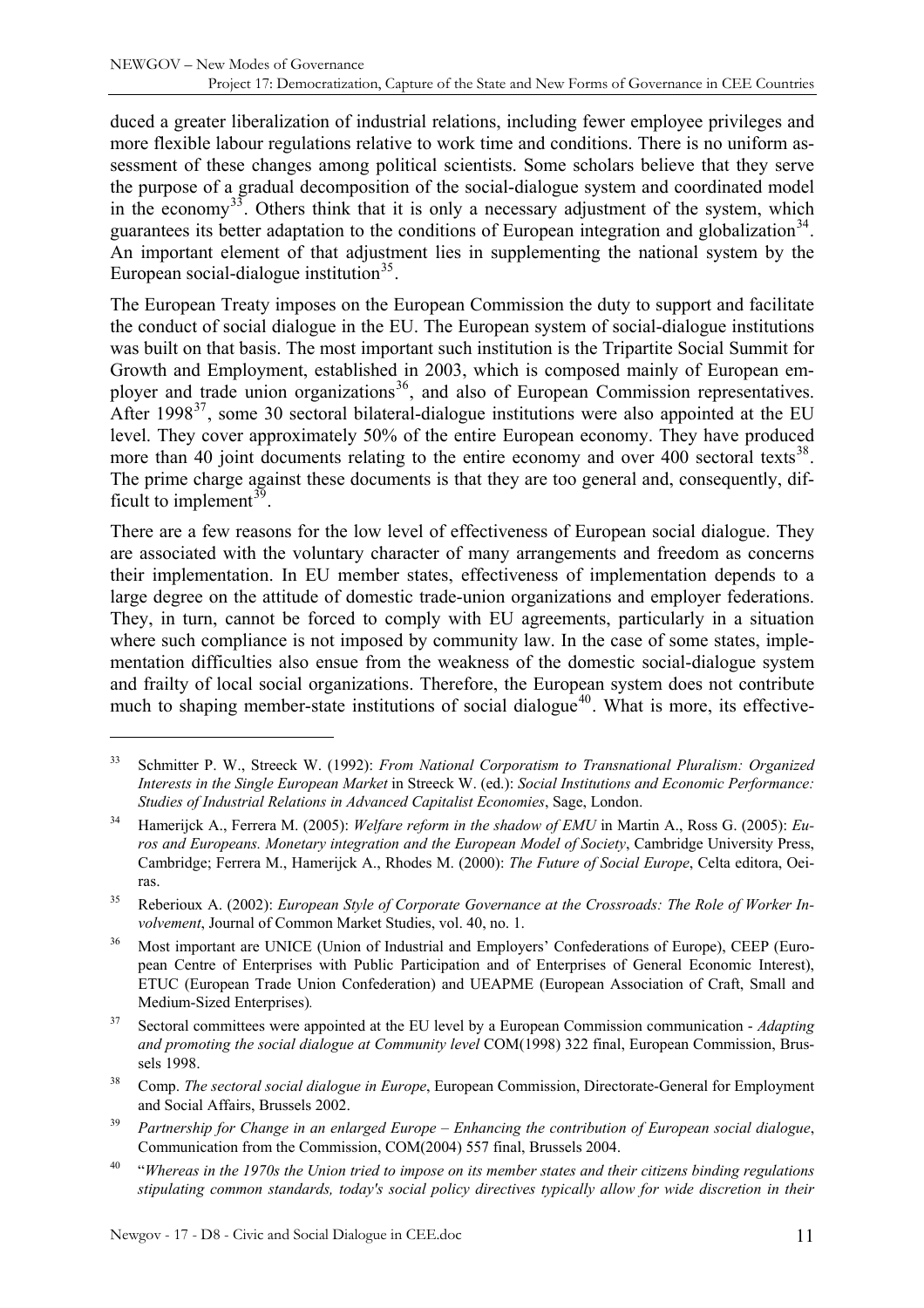ness depends almost entirely on national institutional structures, including the capitalist model adopted in the given country. Finally, the European system of social dialogue is also weak by the absence of national government representatives therein. It turns out that effective implementation of partnership arrangements made at the EU level is highly dependant on the attitude of state administration toward that process.

The relatively low effectiveness of the functioning of social-dialogue institutions in the EU is linked to the peculiarity of European social policy, which is characterized by a low ability to spell out "hard" legal regulations imposed on market players and by essentially leaving it up to them which solutions they should adopt<sup>[41](#page-11-0)</sup>. One cannot speak of harmonization of solutions associated with industrial relations in Europe but only of the existence of "soft" instruments that specify general standards and directions of activities of social partners and socialdialogue institutions in EU member states. Most of these instruments relate to the experience of the open method of coordination, which in the field of social policy turns out to be rather ineffective<sup>[42](#page-11-1)</sup>. Consequently, European social dialogue should not be treated as an effective set of tools in European social policy but rather as a method of legitimizing European Union activities and maintaining societal acceptance of those changes in industrial relations that pro-mote economic efficiency<sup>[43](#page-11-2)</sup>.

The practice of social dialogue in the EU indicates that its participants accept the supremacy of national regulations in the area of industrial relations and, in fact, consent to their systemic differentiation. That weakens the effective coordination of national systems within the framework of European industrial relations. To give an example, trade unions are not inclined to discuss joint negotiation positions with their counterparts in the neighbouring countries<sup>[44](#page-11-3)</sup>. Workers from different EU member states (as well as sectors or individual enterprises) rarely coordinate their activities $45$ .

At the same time, neither employer organizations nor national government representatives promote the development of more effective methods of managing European social dialogue or social policy. For employers, it would mean higher business operating costs. For governments, it would mean lower competitiveness of the national economy and the ability of European corporatist institutions to have more say in the area of European policy. In addition, the

*implementation, with the Union increasingly restricting itself to issuing legally non-binding recommendations. This approach - which often involves European Directives being formulated in such a way that no changes are necessary in extant national legislation - has been described as "neo-voluntarism"."* Comp. W. Streeck (1999): *Competitive Solidarity: Rethinking the "European Social Model*", MPIfG Working Paper 99/8, September.

- <span id="page-11-0"></span>41 Comp. W. Streeck (1995): *Neo-Voluntarism: A New European Policy Regime*, European Law Journal, vol.1, no.1.
- <span id="page-11-1"></span>42 L. W. Wedderburn (1997): *Consultation and Collective Bargaining in Europe: Success or Ideology*? Industrial Law Journal, Vol. 26, No. 1.
- <span id="page-11-2"></span>43 Comp. Bieling H. J. (2001): *European Constitutionalism and Industrial Relations* in A. Bieler, A. D. Morton (ed.), *Social Forces in the Making of the New Europe. The Restructuring of European Social Relations in the Global Political Economy*, Palgrave Macmillan, Houndmills, Basingstoke.
- <span id="page-11-3"></span>44 Comp. P. Marginson, K. Sisson, J. Arrowsmith (2003): *Between Decentralization and Europeanization: Sectoral Bargaining in Four Countries and Two Sectors*, European Journal of Industrial Relations, vol.9, no.2*.*
- <span id="page-11-4"></span><sup>45</sup> Among documents adopted by the European Trade Union Confederation there is a great deal of information about insufficient cooperation between trade-union organizations in Europe. Comp. *ETUC adopts resolution on coordination of collective bargaining*, EIROnline, European Foundation for the Improvement of Living and Working Conditions 2005, [http://www.eiro.eurofound.ie](http://www.eiro.eurofound.ie/).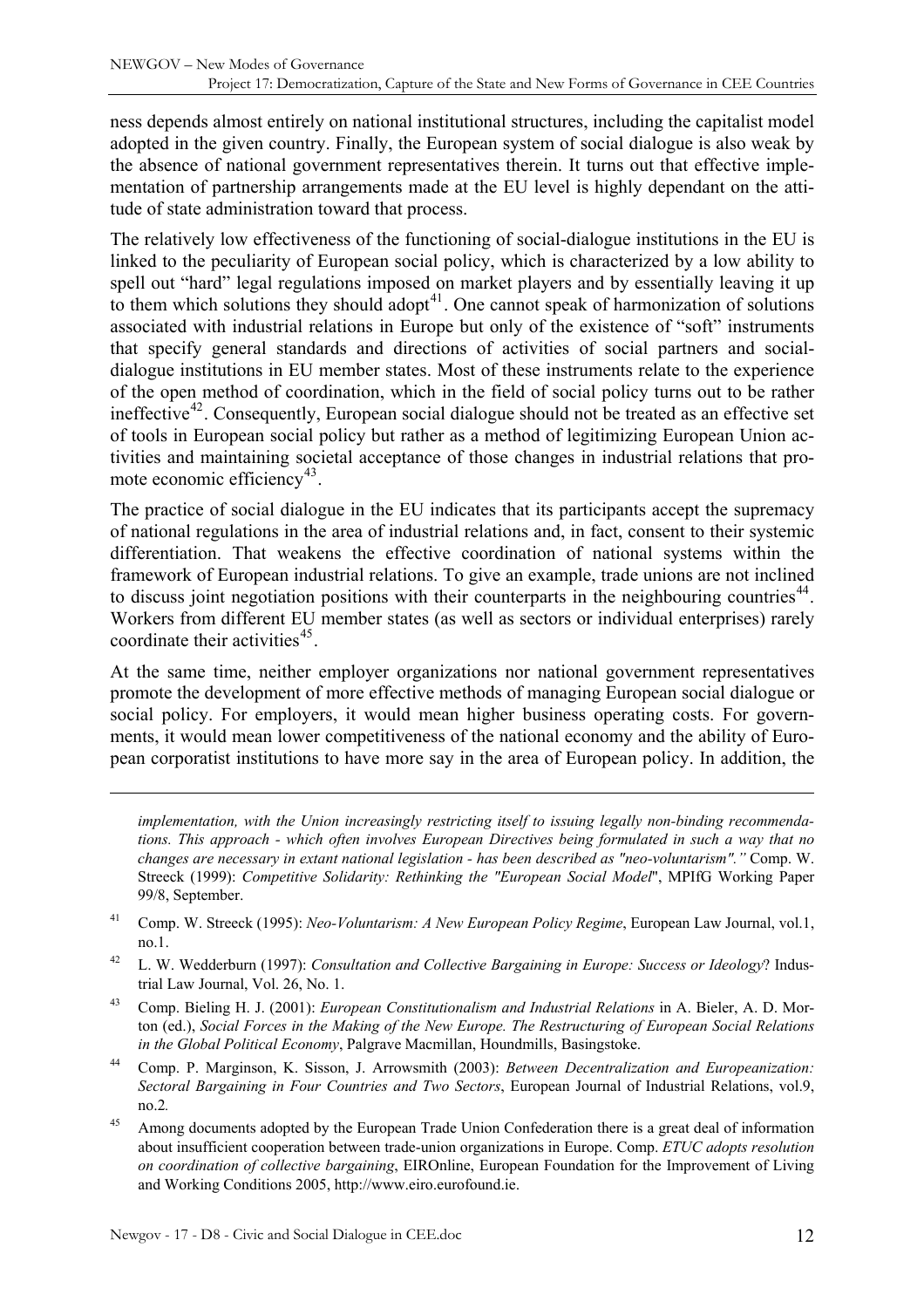<span id="page-12-0"></span>introduction of harmonization of European industrial relations could result in the need to increase spending of European fund resources. It would be associated with the need to equalize these standards in new member states and compensate employers' expenses.

According to experts, since trade union representatives have accepted the primacy of common-market principles, including the need to improve economic competitiveness and macro-economic stability, they participate in the process of cooperative deregulation<sup>[46](#page-12-1)</sup>. It consists in using social-dialogue institutions for the purpose of a liberal adaptation of national economies to the conditions of global and European rivalry. The European social-dialogue system does not prevent the process of decomposition of national social-dialogue institutions. What is more, one of significant consequences of European dialogue is that it promotes the trend for decentralization of social dialogue inside EU member states. It does so by actually reinforcing the negotiating position of employers with respect to their workers. Company management boards have received a relatively large amount of freedom as concerns introducing EU regulations into the practice of social negotiations within their companies. It gives them a great deal of manoeuvring room in shaping individual, corporation-specific social dialogue and indus-trial relations<sup>[47](#page-12-2)</sup>. Moreover, companies have increasingly large possibility to opt for the national law with respect to these matters. Thus the abandonment of harmonization of industrial relations on the European scale contributes to systemic rivalry between member states. This type of rivalry favours the trend toward lower standards of workers' rights and higher liberalization of industrial relations.

From the viewpoint of public administration, supporting the development of social and civic dialogue can in addition to substantive aims, i.e. those leading to a better content of public policies and optimization of applied instruments, play significant legitimizing and promotional functions. Participation of social partners in working out political decisions contributes to a greater societal acceptance of applied policies. For example, social partners are then more inclined to promote jointly developed solutions in the media. Although the European consultative system is considered not very effective and optional, it nevertheless serves the legitimi-zation of the broadly meant European integration and individual European policies<sup>[48](#page-12-3)</sup>.

#### **Impact of the European Union and systemic transformations on the development of social dialogue in new member states**

In summing up the discussion of social dialogue in the European Union it is possible to state that, despite its treaty foundation, it is characterized by a relatively weak institutionalization. This is why European social dialogue is not a very effective instrument; it does little to assist decision-makers in solving the dilemmas of public policy caused by competing societal interests. Additionally, areas that are subject to social dialogue are essentially within the range of competency of national governments. There exists a wide variation between social-dialogue standards at the national level and many different forms of social-dialogue organization.

<span id="page-12-1"></span><sup>46 &</sup>quot;*European trade unions have agreed to a new "competitive bargain", which is strongly asymmetrical. They are principally willing to approve the basic neo-liberal goals – market deregulation and monetary stability – in exchange for involvement in negotiations about their concrete realisation and political framing. In this sense, trade unions are an active force in the current multi-level structure of "cooperative deregulation*"." Comp. H. J. Bieling (2001): *ibid.,* p. 107.

<span id="page-12-2"></span><sup>47</sup> W. Streeck (2001): *ibid.*

<span id="page-12-3"></span><sup>48</sup> Comp. B. Eberlein, D. Kerwer (2004): *New Governance in the European Union: A Theoretical Perspective*, Journal of Common Market Studies, Vol. 42, Nr 1; T. G. Grosse (2005): *Problemy legitymizacji Unii Europejskiej*, Polska w Europie, vol. 48, nr 2.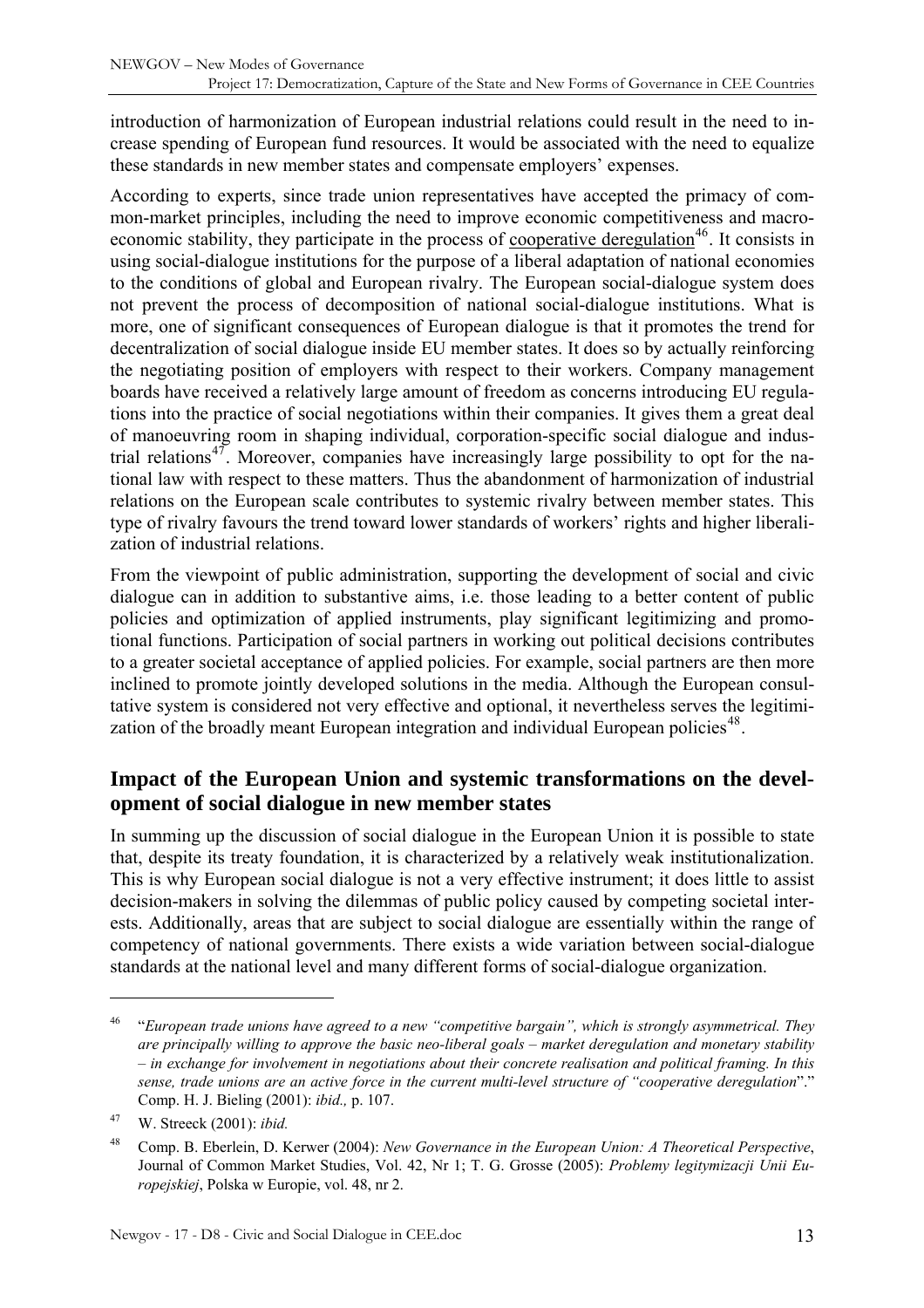The weakness of European social-dialogue institutions diminishes the impact of European integration on the development of tripartite institutions in new member states. There is no requirement to adopt the *acquis communautaire* with respect to the organizational structure of social-dialogue institutions. However, during the study, respondents often pointed out the need to introduce these institutions and the custom of consulting state policies with social partners as a standard binding in the EU. Governments often treated statements advocating the transposition of that standard to the domestic practice instrumentally, i.e. as a mean to justify and accelerate the introduction of a specific government-proposed organizational formula of social dialogue.

At the same time, the application of that standard in social practice was very inconsistent. On one hand, the "soft" pressure of European integration promoted the introduction and reinforcement of tripartite institutions. On the other hand, frequent incidents of circumventing these institutions by public administration even though it was required to consult them related directly to legislation that introduced EU regulations<sup> $49$ </sup>. Those circumventions were justified by the need to quickly proceed with implementation of the *acquis communautaire* so as to complete the process before accession. They were also meant as a way of protecting the government from a never-ending public debate and from the possibility of social partners submitting proposals modifying these regulations. Therefore, it is worth noting that the *asymmetry of membership negotiations*<sup>[50](#page-13-1)</sup> between the European Union and candidate countries, which resulted in a unilateral adaptation to EU regulations by the latter, hindered the public debate for two essential reasons. Firstly, the import of EU laws did not leave any room for adapting new institutions to social conditions existing in new member states. Secondly, the gigantic volume of that transposition in a relatively short time practically precluded initiation of social consultations.

Consequently, an important feature of new modes of governing social dialogue introduced in new member states lies in the weakness or absence of institutional blueprints. Also visible was inconsistency, and even contradiction, in the application of "hard" modes of governance associated with a unilateral transfer of legal regulations and implementation of "soft" methods of governance relating in part to social dialogue. In addition, new modes of governance did not aim at replacing the administrative state model dominant in this part of Europe with the network model. They were meant to support the process of democratization in these countries and, to a lesser degree, facilitate management of public policies. No wonder, therefore, that the implementation of these modes in conditions of an administrative state and strong socialist culture brought about weak institutionalization of social dialogue. Dialogue institutions are usually created *pro forma*, are marginalized and are not very effective in terms of the execution of public policies. The work on the National Action Plan for Employment in Estonia is a good example of this type of public consultations<sup>[51](#page-13-2)</sup>. Participation by social partners in the

<span id="page-13-0"></span><sup>49</sup> R. Stafejeva (2005): *ibid.* 

<span id="page-13-1"></span><sup>50</sup> For a discussion of the asymmetry in negotiation positions and terms between the EU and new member states, see, for example, A. Wiener (2003): *Finality vs. enlargement: constitutive practices and opposing rationales in the reconstruction of Europe* in J. H. H. Weiler, M. Wind (ed.) - *European Constitutionalism beyond the State*, Cambridge University Press, Cambridge; F. Schimmelfennig, U. Sedelmeier (2002): *Theorizing EU enlargement: research focus, hypotheses, and the state of research*, Journal of European Public Policy, Vol. 9, No. 4, August; A. Scott (2004): *The political economy of enlargement* in F. Cameron (ed.) - *The Future of Europe. Integration and enlargement*, Routledge, London – New York; A. Moravvcsik (1993): *Preferences and power in the European Community: a liberal intergovernmentalist approach*, Journal of Common Market Studies, Vol. 31, No. 4*.*

<span id="page-13-2"></span><sup>51</sup> E. Sootla (2005): *ibid.*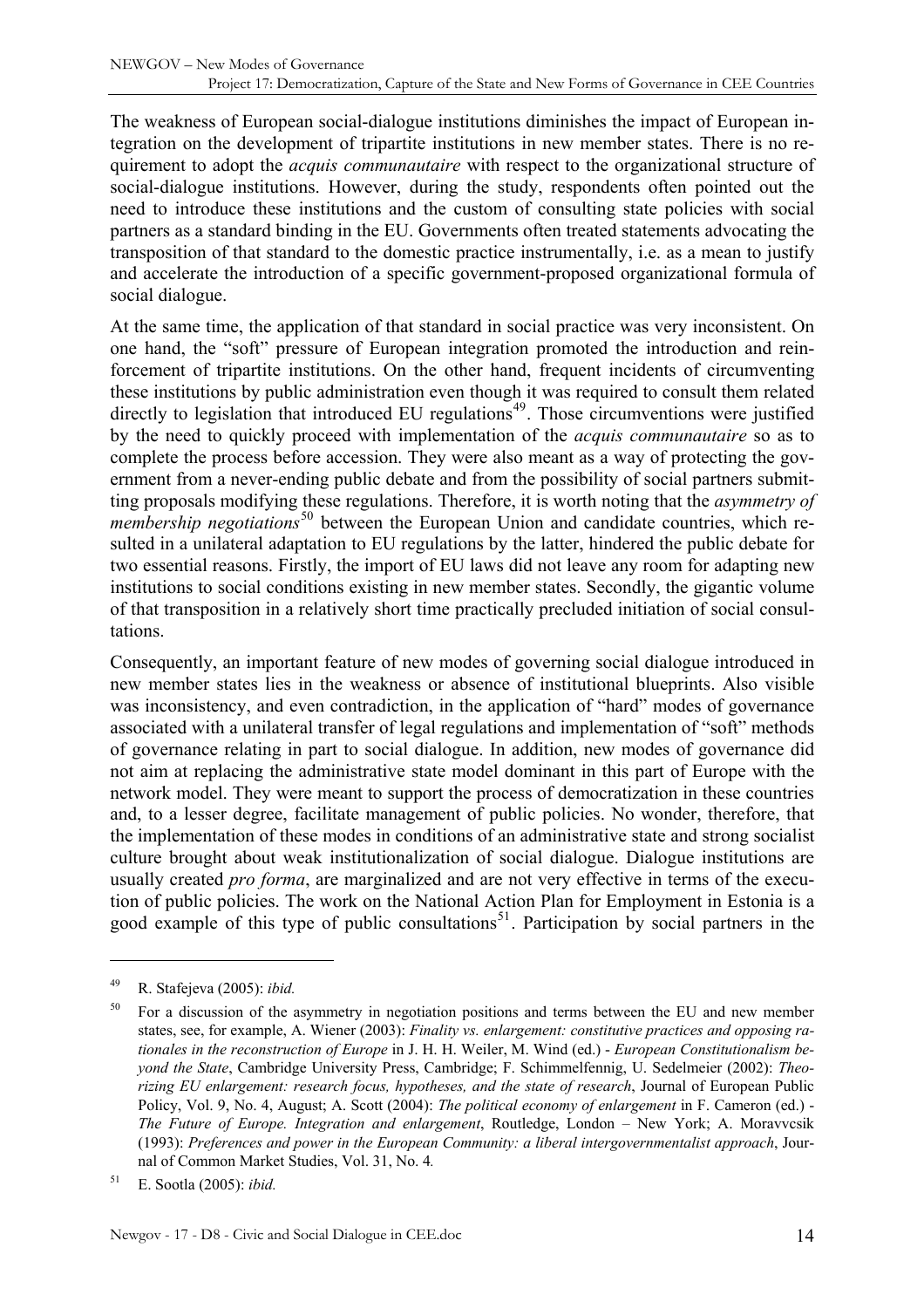<span id="page-14-0"></span>elaboration of that document was minimal. The tripartite dialogue associated with assessing the plan was treated as a formal fulfilment of European standard requirements rather than an authentic public debate. Also, the impact of that plan on government policy was moderate, no administrative of financial instruments were provided to implement, monitor or evaluate it. In addition, there is now no political will to include social partners in the implementation of the plan.

Social dialogue is also subject to peculiar processes associated with systemic transformations. In Poland, dialogue between the authorities and opposition groups was an important mechanism making the initiation of transformations possible. Because the country has become a democracy, public consultations are used on a relatively broad scale as a method of public administration work. This is associated with the influence of European models, but also with models advanced by the World Bank<sup>[52](#page-14-1)</sup> and  $OECD<sup>53</sup>$  $OECD<sup>53</sup>$  $OECD<sup>53</sup>$ . On the other hand, the specificity of transformations makes the conduct of such dialogue more difficult. This, in turn, is associated with the many-sidedness of reforms, contradictions in certain objectives that guide the reformers, and the need for a quick and maximally effective implementation of reforms. This is why public consultations in Poland have been treated instrumentally to the supreme objectives of public administration and without proper attention given to the opinions of social part-ners<sup>[54](#page-14-3)</sup>. These difficulties are reminiscent of the limitations in social dialogue associated with the European Union integration process.

## **Socialist legacy of social dialogue**

 $\overline{a}$ 

The tradition of state, the organizational culture of administration and political culture is to-tally different in CEE countries than in the western part of the European continent<sup>[55](#page-14-4)</sup>. It is associated with the absence of democracy during the socialist period (1945-1989) and strong geopolitical dominance of the USSR over the CEE region. As a result, state structures in CEE

<span id="page-14-1"></span><sup>52</sup> Most important World Bank publications on management of the public sector are: World Bank (1991) *The Reform of Public Sector Management. Lessons from Experience*, Washington, DC: The World Bank; World Bank (1997) *The State in a Changing World*, World Development Report 1997, Oxford: Oxford University Press; World Bank (2000) *Reforming Public Institutions and Strengthening Governance. A World Bank Strategy November 2000*, Washington, DC: The World Bank.

<span id="page-14-2"></span><sup>53</sup> Comp. selected OECD publications on the improvement of public sector management: OECD (1995) *Governance in Transition. Public Management Reforms in OECD Countries*, Paris: OECD; OECD (2001) *Governance in the 21st Century*, Paris: OECD; OECD/Sigma Papers No. 23 (1998a) *Preparing Public Administrations for the European Administrative Space*, Paris: OECD (CCNM/SIGMA/PUMA(98)39); OECD/Sigma Papers No. 26 (1998b) *Sustainable Institutions for European Membership*, Paris: OECD (CCNM/SIGMA/PUMA(98)57); OECD/Sigma Papers No. 27 (1999) *European Principles for Public Administration*, Paris: OECD (CCNM/SIGMA/PUMA(99)44/REV1.

<span id="page-14-3"></span><sup>54</sup> B. Gąciarz, W. Pańków (2000): *Dialog społeczny po polsku – fikcja czy szansa?*, Institute of Public Affairs, Warsaw, pp. 32-33.

<span id="page-14-4"></span><sup>55</sup> For definitions of political culture see: M. R. Somers (1995): *What's political or cultural about political culture and the public sphere? Toward an historical sociology of concept formation*, Sociological Theory, vol. 13, no. 2; G. A. Almond, S. Verba (1963): The Civic Culture: Political Attitudes and Democracy in Five Nations, Princeton University Press, Princeton; P. Sztompka (2002): *Socjologia*, Znak Publishers, Krakow; E. Wnuk-Lipiński (2005): *Społeczeństwo obywatelskie i kultura polityczna nowej Polski*, a manuscript prepared for the conference on Polish/Austrian relations, Vienna- Haindorf, October 2005; for the application of this term in social sciences see W. Markiewicz (1976): *Kultura polityczna, jako przedmiot badań naukowych*, Kultura i Społeczeństwo No. 4; for an analysis of administrative culture in Poland and its historical conditioning see: T. G. Grosse (2001): *Służba cywilna w Polsce u progu XXI wieku, Studia Polityczne,* Vol. 12.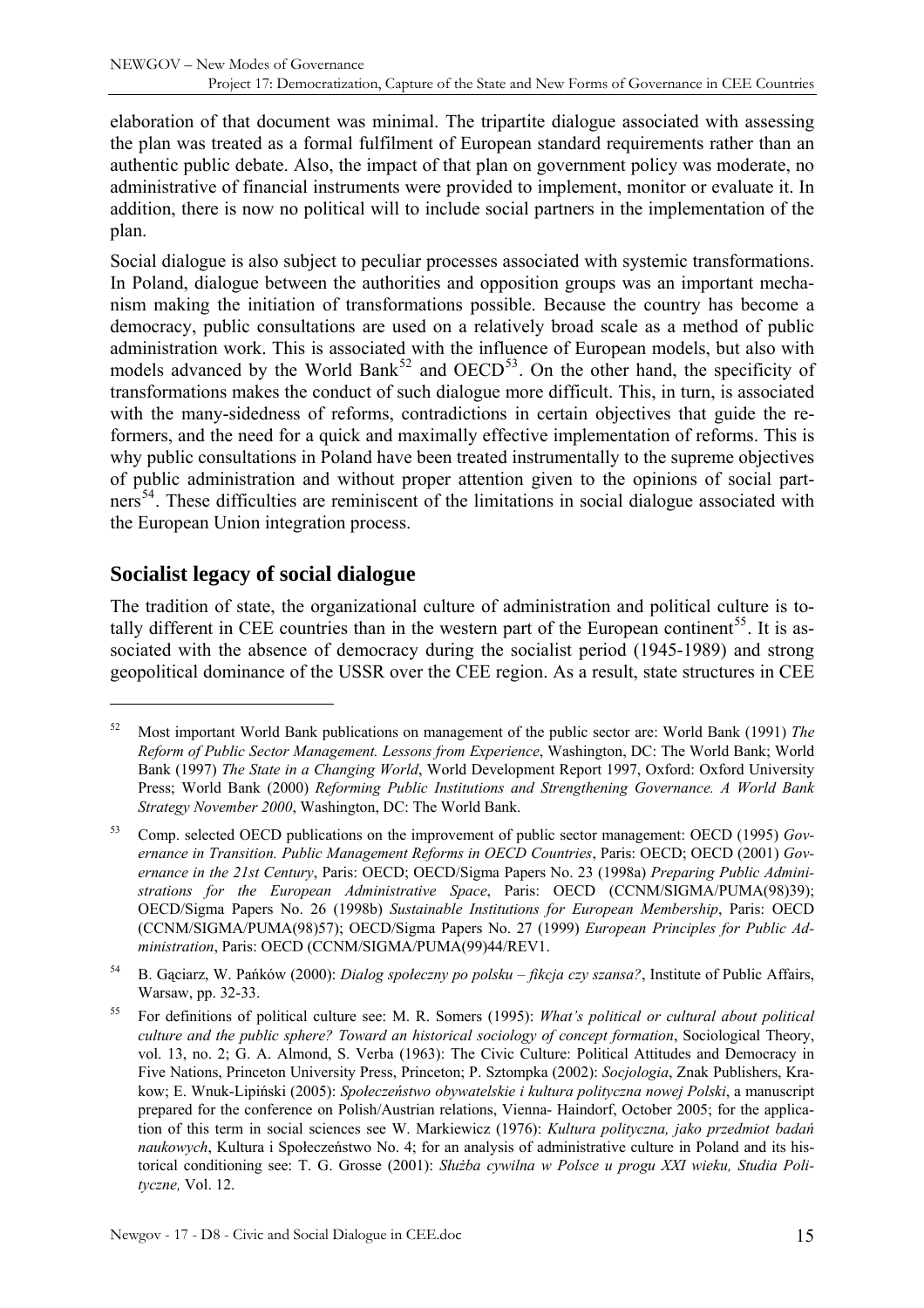countries functioned within the framework of a strongly centralized model, the significant feature of which was the control of administration by the communist party and transposition thereto of management rules characteristic to military institutions<sup>[56](#page-15-0)</sup>. The functioning of such state approximated that of the administrative state model. The practice of "social dialogue" under that political system consisted in restricting societal activities independent from the state and subjugating that dialogue to political and ideological objectives of the communist state.

An analysis of "social dialogue" under real socialism provides its following characteristic features:

- An overall weakness of dialogue institutions. In step with the broader legacy of a socialist state, dialogue was based on arbitrary political decisions rather than on legal norms or permanent institutional solutions. That was associated with a relatively low authority of procedures and weakness of formal institutions compared to the potency of arbitrary po-litical decisions and personal authority of decision-makers<sup>[57](#page-15-1)</sup>. In a situation of weak institutions, the effectiveness of political actions is based to a large degree on personal characteristics of the leader of the given organization and his political position in the power structure. When the given administrative organization had a weak leader, its role was usually marginalized.
- Dialogue served the purpose of legitimizing the authoritarian power but did nothing to modify decisions made by superior authority. Therefore, it was subservient and instrumental vis-à-vis decisions made by the political leadership. The nature of public consultations was strongly propagandistic – they were heralded in state-owned media for the purpose of swaying the population toward decisions made by state authorities.
- Moreover, "social dialogue" had a strongly ideological and political character. It referred more to the ideology of a socialist state than to social reality and its problems. It reinforced ideological foundations of the system by referring, i.e., to the dogma of the superiority of the working class.
- "Social dialogue", as the entire political power system, was strongly centralized, which means that it was primarily conducted on the central level. On the rare occasion of being conducted "in the field", it was closely controlled by central state organs (including the police). At the same time, a strong position in this type of dialogue was held by industrial branch structures, particularly the most influential of all – central trade-union bureaus. In Poland, central trade-union bureaus of the heavy industry (mines, steelworks, etc.) were especially powerful.
- The nature of "social dialogue" was oligarchic<sup>[58](#page-15-2)</sup>. It was reserved for a group of activists loyal to the political power, who constituted the backbone of the socialist system, an elite

<span id="page-15-0"></span><sup>56</sup> Or to the category of total institutions; see E. Goffman (1975): *Charakterystyka instytucji totalnych* in *Elementy teorii socjologicznych.* W. Derczyński, A. Jasińska-Kania, J. Szacki (ed.), Warsaw. English version: E. Goffman (1961): *On the Characteristics of Total Institutions* in E. Goffman *Asylums. Essays on the social situation of mental patients and other inmates*, first published New York: Doubleday Anchor, pp. 1- 123.

<span id="page-15-1"></span><sup>57</sup> For more on political culture in Poland see J. Staniszkis – *Szanse Polski. Nasze możliwości rozwoju w obecnym świecie*, an interview by A. Zybała, Rectus Publishers, Warsaw 2005, p. 75.

<span id="page-15-2"></span><sup>&</sup>lt;sup>58</sup> The notion of oligarchization of social organizations refers to R. Michels' theory; comp. S. M. Lipset (1968): *Robert Michels and the "Iron Law of Oligarchy*" in *Revolution and Counterrevolution: Change and Persistence in Social Structures*, Basic Books, New York.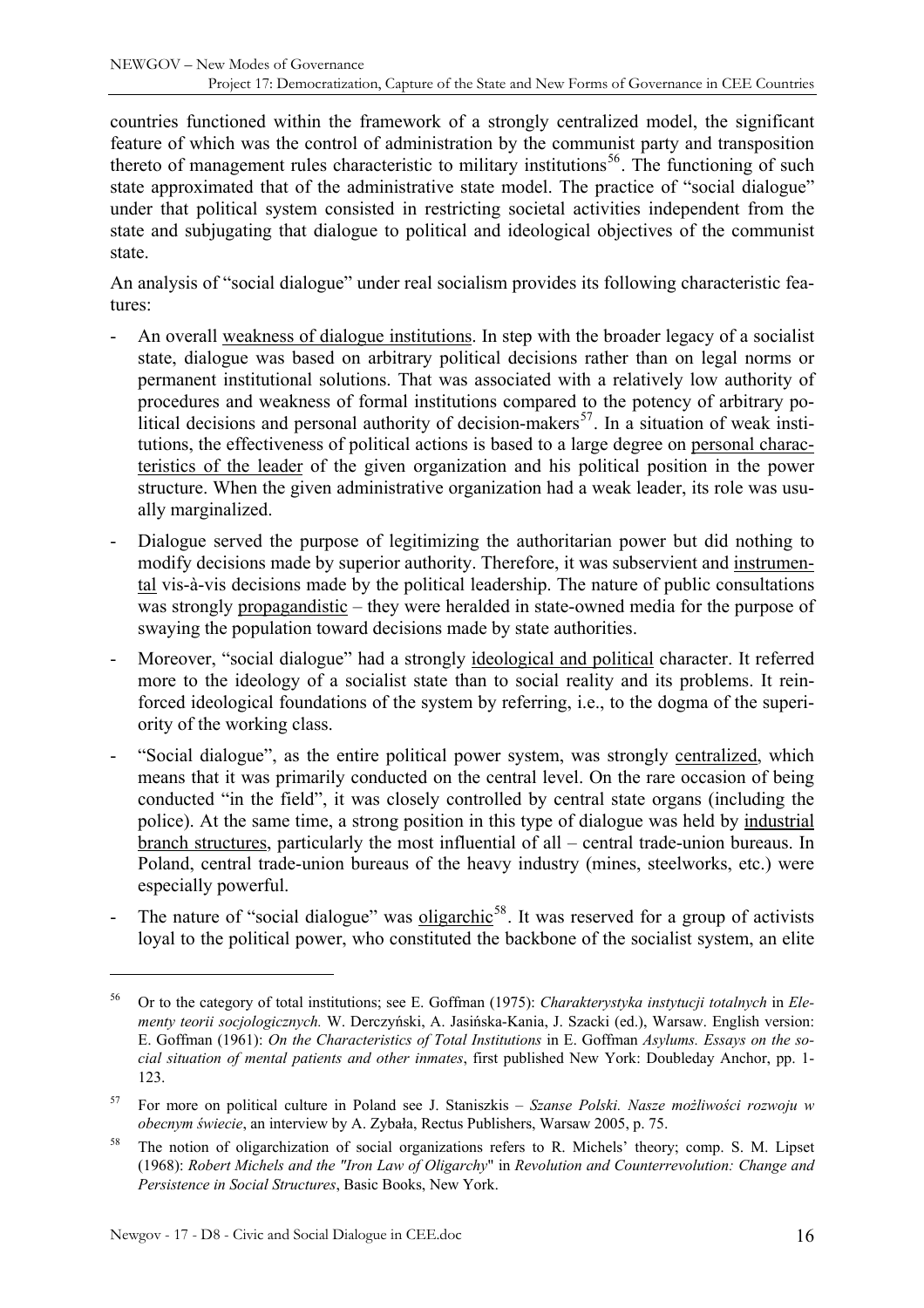<span id="page-16-0"></span>group (nomenclature) vitally interested in its perpetuation. It did not include activists involved in organizations that were not sanctioned by the state, such as political opposition or religious groups, or other social organizations that grouped "regular citizens". In Poland, the only exception were talks conducted by the state with activists of the opposition Solidarity Trade Union in 1980/1981 and just before the fall of the system (so-called "round-table" negotiations).

#### **Institutionalization of social dialogue in three new EU member states**

Social-dialogue institutions in the countries covered by the study, although relatively numerous and attached to many state institutions, are generally weak. For example, in Poland, there are some 100 consultative institutions attached to central administrative bodies<sup>[59](#page-16-1)</sup>. However, with a few exceptions, their practical significance is minute. In all three countries, a large portion of these institutions has a purely formal character, e.g. associated with commitments made to the International Labour Organization<sup>[60](#page-16-2)</sup>. Many institutions are limited to routine activities, not associated with making any binding decisions or conducting regular and thorough public debates.

The level to which the national tripartite institution is formalized differs from one country to another. In Poland and Lithuania, these institutions are permanent and have many years of experience. The Lithuanian Tripartite Council operates on a permanent basis. The Polish Tripartite Commission, although older (established in 1994), ceases to operate from time to time for political reasons. It also seems to be much less effective in terms of the potential to reach agreements than the Lithuanian Tripartite Council. In Estonia, there is essentially no perma-nent tripartite institution<sup>[61](#page-16-3)</sup>. Negotiations are conducted *ad hoc* at the request of one of the parties, outside existent consultative structures. Therefore, we deal here more with cyclical tripartite negotiations organized around specific public issues than with a permanent socialdialogue institution.

The frailty of tripartite institutions in the three countries covered by the study ensues primarily from faulty or deficient legislation. It does not provide for a methodical conduct of the dialogue. In Estonia, for example, participation in consultations is optional and depends solely on the good will of the government and social partners. There were times that this situation allowed the government and employer organizations to block negotiations initiated by trade un- $\cos^{62}$  $\cos^{62}$  $\cos^{62}$ . In addition, the government is not required by law to submit legislative proposals concerning industrial relations or social issues for discussion at the forum of these institutions. This is why in all three countries the practice of circumventing the public consultation process was perceivable, even when administration was statutorily obligated to conduct such consultations, as is the case in Poland and Lithuania. Relevant laws are imprecise, which allows the strongest party to negotiations, i.e. the government, to interpret them in its favour. At the same time, agreements do not have the power of formal decisions but only have an advisory and consultative character. There are no mechanisms for enforcement of agreements reached at the forum of tripartite institutions or for monitoring their enforcement. This visibly lowers

<span id="page-16-1"></span><sup>59</sup> D. Długosz, J. J. Wygnański (2005): *Obywatele współdecydują. Przewodnik po partycypacji społecznej*, Stowarzyszenie na rzecz Forum Inicjatyw Pozarządowych, Warsaw.

<span id="page-16-2"></span><sup>60</sup> This is the case of the Estonian Social and Economic Council; comp. E. Sootla (2005): *ibid.* 

<span id="page-16-3"></span><sup>&</sup>lt;sup>61</sup> Not counting the Social and Economic Council, which has no real influence on the legislative process; comp. *ibid.*

<span id="page-16-4"></span><sup>62</sup> *Ibid.*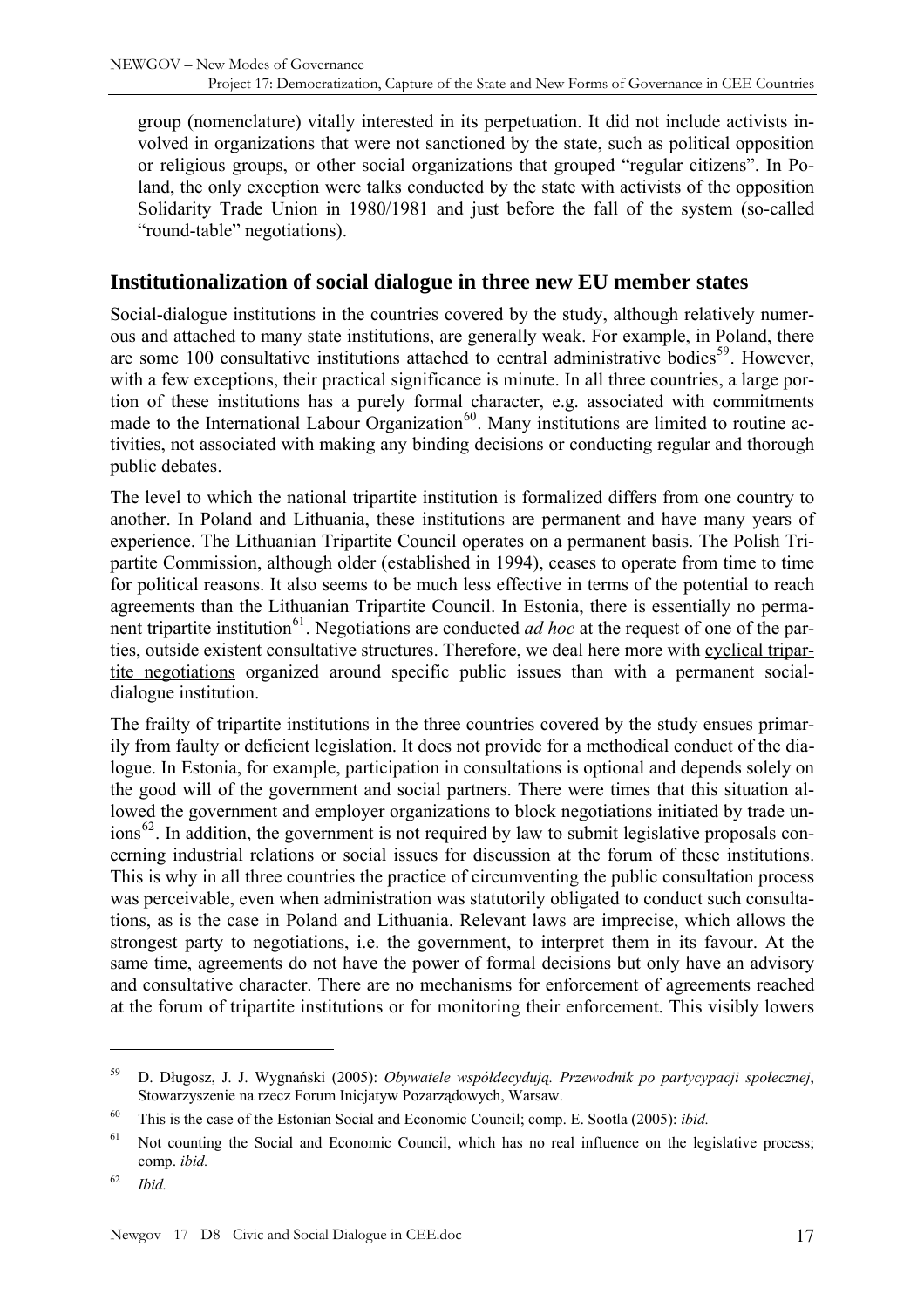the credibility of the government and accountability of dialogue institutions in the eyes of social partners. However, it is worth noting that agreements on legislative proposals worked out on the forum of tripartite-dialogue institutions have been usually better accepted by national parliaments.

The frailty of the tripartite dialogue in the examined countries also ensues from the internal weakness of the government and social partners. In case of the government, it is associated primarily with the absence of coordination between activities pursued by individual ministers. In some cases, tripartite institutions were a site of rivalry between ministers or a place where social partners played out their influence in one government sector against another. A particular manifestation of government frailty is the presence of the complex of branch connections – a coalition of interests of trade unionists, employers or state-owned company directors, politicians and civil servants closely linked to the interests of a particular branch of the industry. In the case of traditionally strong branches, such as the heavy industry, such complex of interests was often able to effectively jam a policy pursued by the entire government as well as the possibility to achieve an agreement on the forum of a tripartite institution - especially when that agreement threatened traditional privileges of that branch.

In the case of social partners, their societal representativity level is low and falling in all three countries. Trade union membership has been systematically dropping for years<sup>[63](#page-17-0)</sup>. The frailty of social organizations is also decided by the absence of sufficient financial resources and know-how support, as well as inexperience of their activists. Other factors causing frailty of these organizations lies in internal divisions, rivalry for members and political influence, and reluctance to rise above issues that separate them for the purpose of presenting a joint position. A good example of the weakness of employee organizations comes from Estonia, where trade-union activists are considered heirs of socialist-period organizations dominated by the influence of the communist party and ideology $64$ . In Poland, trade unions enjoy an opposite reputation. The Solidarity Trade Union is a heir of the movement that fought the socialist state, even though the prestige of Solidarity has suffered somewhat as a result of its entanglement in current politics and active support of the right-wing government in 1997-2001.

When analysing social dialogue during the period of transformations it is interesting to examine the dynamics of changes in mutual relations and negotiating power of each participant in the dialogue. At the initial stage of systemic transformations in Poland, trade unions held a relatively strong political position and a great deal of potential influence on shaping the economic system and industrial relations. This was a result of the fall of communist system caused to a large degree by the Solidarity Trade Union and opposition politicians associated therewith. Later, many among these politicians exerted an enormous influence on government decisions and directions of the process of systemic transformations. As time went on, the political position of trade unions gradually weakened, particularly after the mentioned unsuccessful attempt at close cooperation between the ruling party (Solidarity Electoral Action) and Solidarity Trade Union. Whereas the influence of business organizations on the shaping of industrial relations in the countries under examination has been systematically growing. This was associated with several factors, one of which was the increasingly strong role played by multinationals in the economy of these countries. It also resulted from the rising pace of privatization (or liquidation) of state enterprises, which in the past had been a natural trade-union breeding ground. In addition, the trade-union negotiating position is weakened by the high

<span id="page-17-0"></span><sup>63</sup> Comp. *Industrial relation in Europe 2004*, European Commission, Brussels 2004, p. 19.

<span id="page-17-1"></span><sup>64</sup> E. Sootla (2005): *ibid.*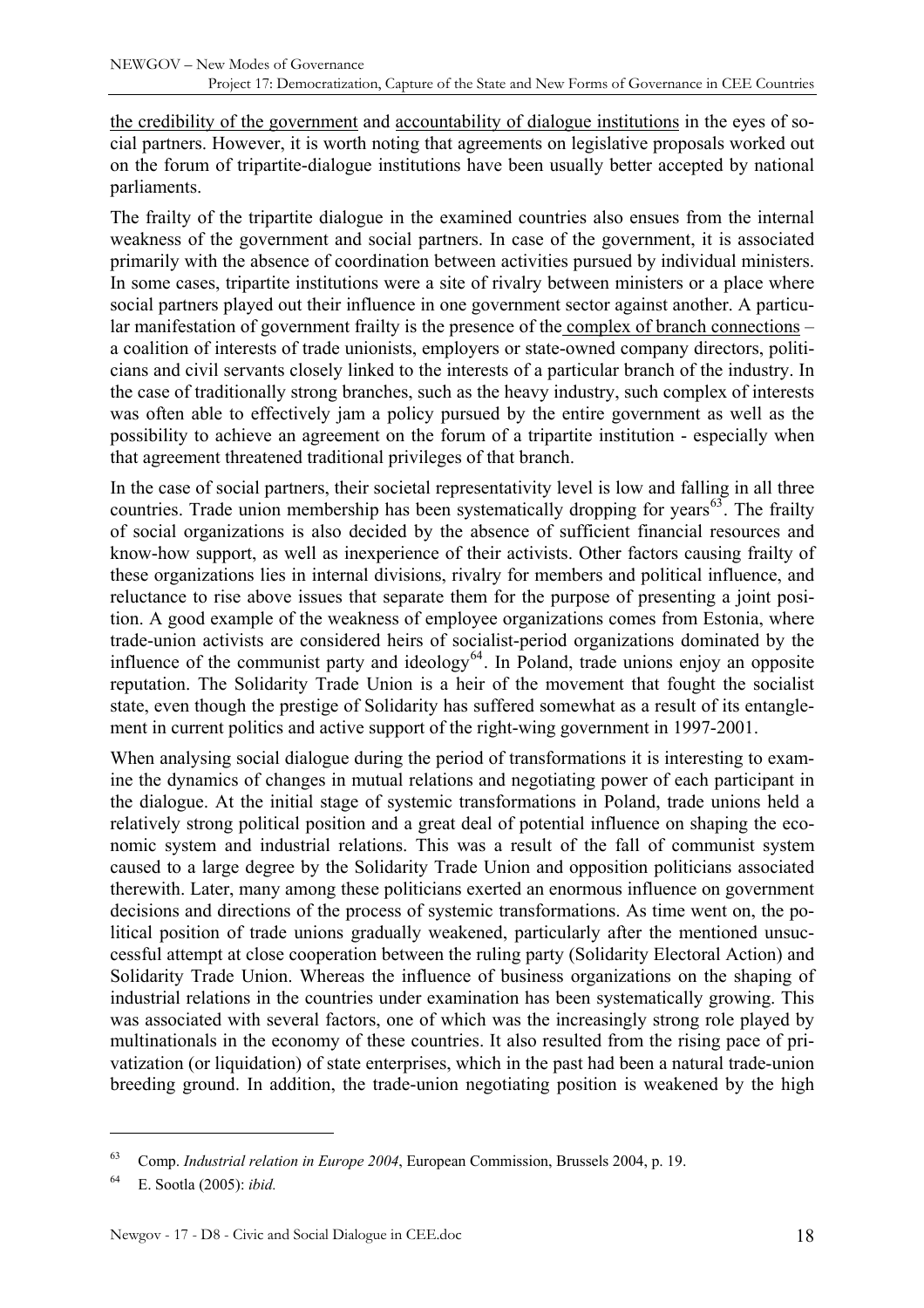<span id="page-18-0"></span>level of structural unemployment and the liberal direction of systemic changes introduced after 1989, particularly in Estonia and Poland.

Social organizations apply various methods to reinforce their position in the tripartite dialogue. First and foremost, participation in that dialogue gives them the opportunity to improve their image. In addition, they try to create broader trade-union federations, or the opposite engage in an aggressive rivalry for members with competing trade unions. The Estonian Association of Employers and Industry, which groups both employers and worker organizations, is an atypical example of a trend toward consolidation<sup>[65](#page-18-1)</sup>. This may be associated with the low opinion of trade unions dating back to socialist period which is prevalent in Estonia and an attempt at improving the chances of realizing trade-union interests through cooperation with business organizations. Lithuanian trade unions become stronger and have a greater impact on public policy by being very active on the forum of the Tripartite Council and by using assistance of Scandinavian experts to their full potential.

Another way that social organizations try to make up for their weakness is by engaging in direct contacts with the government or political parties. Business organizations seem to establish close contacts with politicians and high-ranking state officials more often. In Estonia and Poland, they exert strong influence, particularly of the informal type, on decision-makers. Participation of business organizations in the work of the Polish Tripartite Commission seems to be motivated precisely by their will to achieve a better access to politicians and information about government activities, attempt at reinforcing the public image of the given organization and the possibility to prevent unfavourable legislation from being passed on the Commission forum $66$ .

#### **Institutionalization and effectiveness of social dialogue**

The frailty of dialogue institutions causes their overall ineffectiveness, particularly when it comes to agreements concluded between the parties thereto. However, there exist serious differences as concerns these matters between the three examined countries. The Lithuanian Tripartite Council seems to be the most effective institution. This is determined by important cultural and institutional factors. Lithuanian trade unions, despite their varied sympathies and political affiliations, as well as rivalry for members, are able to come to joint positions prior to Council meetings. Business organizations represented in the Council have signed an agreement on consulting their joint positions and on refraining from submission of mutually opposing motions on the Council forum. Employee organizations have signed a similar memorandum. Council organizational rules also encourage reaching compromise solutions. Employer and worker representatives are obligated to consult their positions before Council meetings. Document drafts must be submitted at least 10 days in advance, whereas the meeting agenda is consulted with social partners appropriately ahead of time. An agreement is deemed concluded when all three parties consent to it, even though some represented organizations may oppose it<sup>[67](#page-18-3)</sup>. A different situation exists in Poland. Here, a dissenting voice of one of seven represented organizations suffices to kill an agreement. This rule largely prevents an effective operation of the Tripartite Commission.

Other factors that secure the effectiveness of the Lithuanian Tripartite Council are a well developed system of internal communication within social organizations and the custom of

<span id="page-18-1"></span><sup>65</sup> E. Sootla (2005): *ibid.*

<span id="page-18-2"></span><sup>66</sup> M. Fałkowski (2005): *ibid.* 

<span id="page-18-3"></span><sup>67</sup> Comp. R. Stafejeva (2005): *ibid.*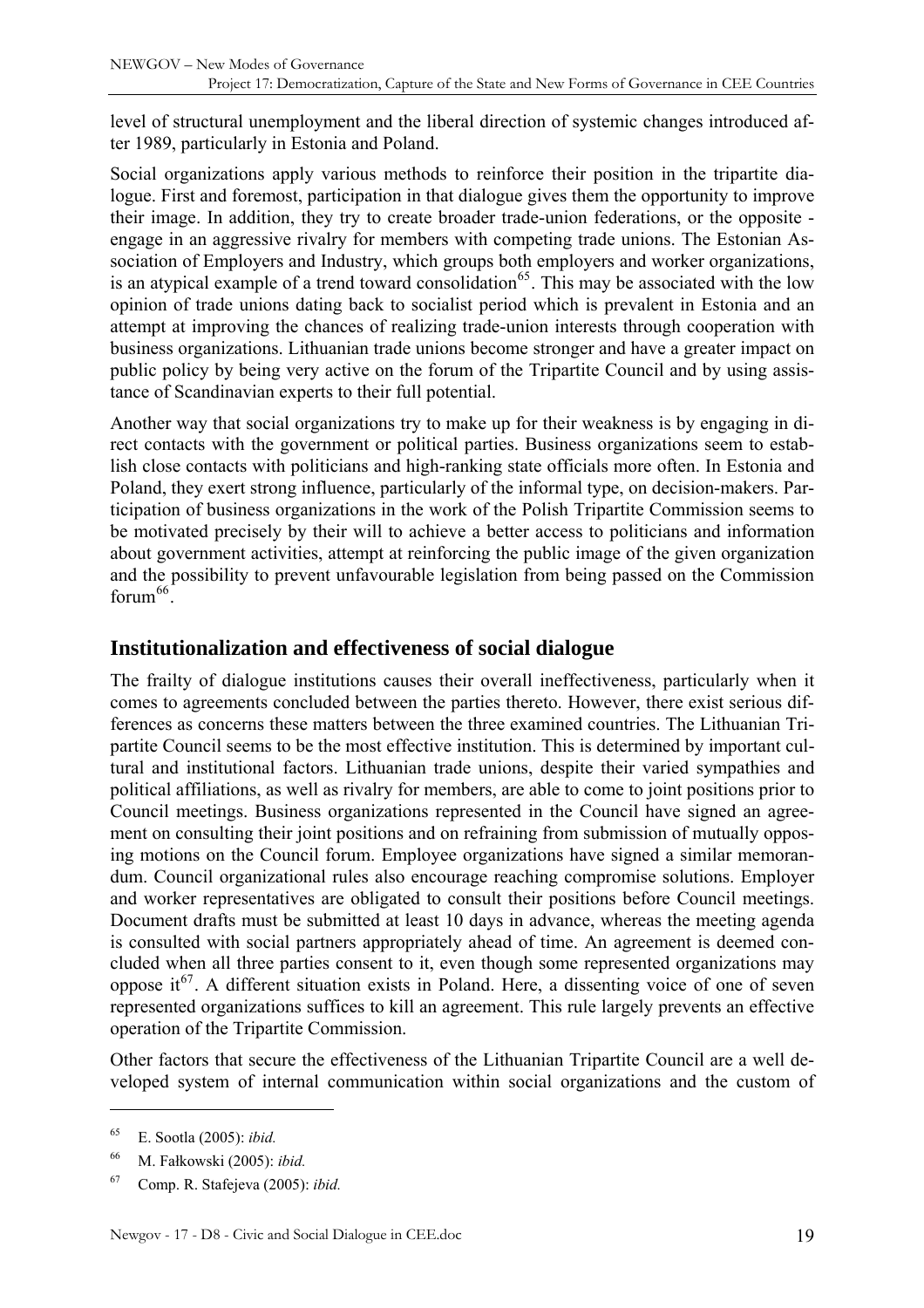broad consultations with organization members prior to Council meetings. The great deal of experience characterizing social activists and a high level of involvement by trade unions represented in the Council are also beneficial. Employee organizations amplify pressure by disseminating their postulates in the media and conducting information campaigns among politicians (picketing, mailing information brochures, etc.). Trade unionists also use their contacts with politicians in the parliament and government to the common benefit of the employee side in the Council. In this manner, they go beyond the framework of the tripartite institution and reach for maximum support of their postulates. They are much more active in this respect than business organizations, which was demonstrated particularly on the occasion of the victorious debate over the Labour Code<sup>[68](#page-19-0)</sup>.

Consequently, the shape of institutions that organize social-dialogue activities has a direct impact on the effectiveness of concluded agreements. Certain solutions have the purpose of channelling discussions at the forum of the tripartite institution for the purpose of encouraging the parties to search for an agreement within its framework. An exemplary solution is offered by strong coordinating competencies of the secretariat of the Lithuanian Tripartite Council, which in addition to mediating preliminary decisions relative to Council proceedings is also responsible for the flow of information between the government and social partners. They are not allowed to solicit documents they need to work in the Council directly from individual ministers $^{69}$  $^{69}$  $^{69}$ .

Institutions that organize social-dialogue activities can also hinder conclusion of agreements and cause an "ejection" of social partners outside the tripartite convention. Indeed, an ineffective functioning of tripartite dialogue promotes the search for other ways of influencing the government, most often informal ones. This may take the shape of politicization of social organizations, search for a direct contact with government decision-makers, etc. Examples of these phenomena are present both in Poland and in Estonia, where tripartite dialogue structures are relatively the weakest.

The frailty of dialogue institutions also causes a vicious circle that weakens dialogue. Instead of searching for solutions that correct and reinforce these institutions, decision-makers try to circumvent them and look for agreements with social partners outside tripartite institutions, or create other forms of dialogue, more functional from the perspective of their interests. Poland is an example of such behaviour. Here, the only agreement between social partners and the government reached in recent years, which led to legislative changes passed in the parliament, was concluded outside the Tripartite Commission (the Labour Code agreement of 2002). At the same time, when the government decided that the Commission no longer met its expectations, it created totally new *ad hoc* consultation mechanisms or introduced "new arena" of civic dialogue<sup>[70](#page-19-2)</sup>. This type of conduct promotes marginalization of tripartite institutions, periodic "suspension" of their activities and restriction of their functioning to routine tasks that have no real impact on systemic decisions.

From the viewpoint of state decision-makers, participation in social dialogue is associated with the issue of choosing between democratization and effectiveness of public policies<sup>[71](#page-19-3)</sup>.

<span id="page-19-0"></span><sup>68</sup> *Ibid.*

<span id="page-19-1"></span><sup>69</sup> *Ibid.*

<span id="page-19-2"></span><sup>70</sup> M. Fałkowski (2005): *ibid*, O. Napiontek, et. all (2005): *ibid.* 

<span id="page-19-3"></span><sup>&</sup>lt;sup>71</sup> The dilemma of choosing between the effectiveness of policies and political institutions and their popularity has been the subject of many publications. For example, comp. R. A. Dahl (1994): *A democratic dilemma: system effectiveness versus citizen participation*, Political Science Quarterly No. 109 (1); B. Barry (1991): *Is*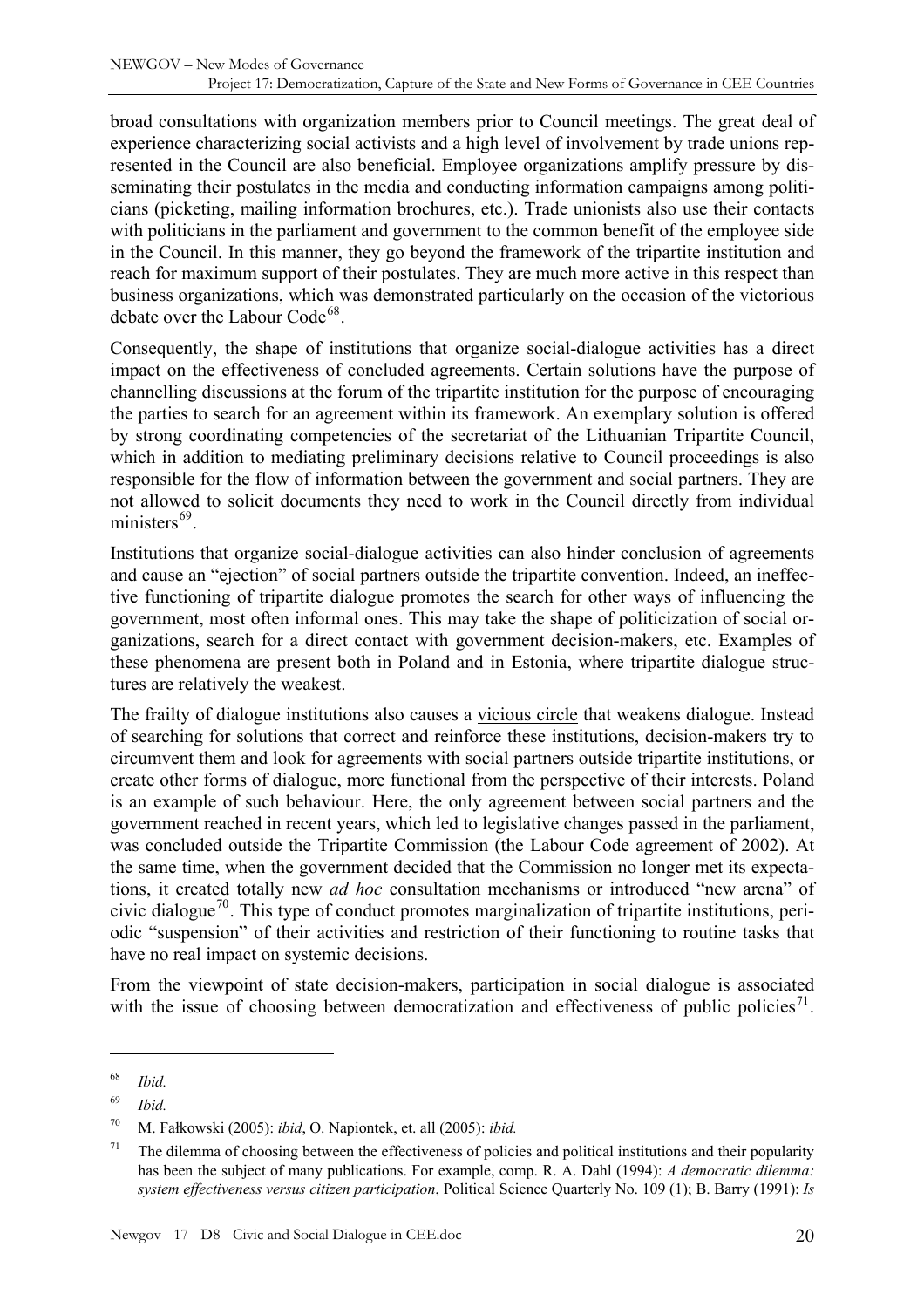<span id="page-20-0"></span>This choice is anchored in two reference points. The first one relates to shaping political activities and the social-dialogue process. Should public policies be pursued in a discretionary but effective fashion or should they be publicly consulted at the risk of slowing down the decision-making process or hindering making decisions that are unpopular or difficult due to the conflict of interests between social partners? The second point in the dilemma relates to the method of shaping public institutions. Should public institutions be open to a societal verdict expressed by way of democratic election (majoritarian institutions) or should they be specially isolated from voters and political campaigns (e.g. via an agency system)? This is associated with the discussion of the way by which the society gives its stamp of approval to public policies, i.e. the dilemma between *input legitimacy* ("government by the people") and *output legitimacy* ("government for the people")<sup>[72](#page-20-1)</sup>.

The study has often come across the problem of deciding between the effectiveness of pursuing public policies and tripartite dialogue. The initiation of consultations, particularly on socially sensitive issues, was associated with the risk of slowing down legislative processes or having to largely change government proposals. In addition, in a situation of a sharp confrontation between proposals submitted by administration and the position presented by social partners (or when the dialogue became politicized), this could lead to a blockage of government policy. It was also associated with a possible deterioration of government's popular support, particularly if the government was trying to force through solutions opposed by social partners and if the conflict was publicized by the media.

Dialogue institutions also co-create customs surrounding that dialogue and its informal standards. For example, the requirement of consultations between social partners in Lithuania prior to Tripartite Council sessions causes an increased number of meetings and informal contacts between social activists, and promotes the culture of collaboration. On the other hand, institutions that impede reaching agreements promote stressing the particularity of one's own position by individual organizations. They encourage organizations to block agreements ostentatiously rather than search for compromises. That conduct is more rational for the sake of the public image of an organization than a painstaking strive to reach a very difficult agreement.

#### **Impact of culture on the effectiveness of social dialogue**

Consequently, the culture and tradition of conducting social dialogue in the given country has an enormous deal of influence on the effectiveness of tripartite institutions. Undoubtedly, strong politicization of that dialogue (its submission to the influence of political parties) renders agreement reaching possibilities more difficult. Strong *complexes of branch connections* are another factor. The common feature of the situation in Poland and Estonia is the presence of sectoral connections mentioned earlier as well as a strong position of branch-specific trade unions. In Lithuania, the influence of these structures is weaker, which has a positive impact on the effectiveness of tripartite dialogue<sup>[73](#page-20-2)</sup>. On the other hand, a constructive factor contributing to that dialogue lies in the tradition of bilateral agreements (between employers and workers) and well developed bipartite dialogue institutions. The development of social dialogue may be also impeded by the administrative tradition. It is manifested by the aversion of public

*Democracy Special*? *Democracy and Power*, Oxford: Oxford University Press, pp. 24-60; Ch. R. Beitz (1989): *Political Equality*. Princeton, N.J.: Princeton University Press.

<span id="page-20-1"></span><sup>72</sup> Comp. F. W. Scharpf (2003): *ibid.* 

<span id="page-20-2"></span><sup>73</sup> R. Stafejeva (2005): *ibid.*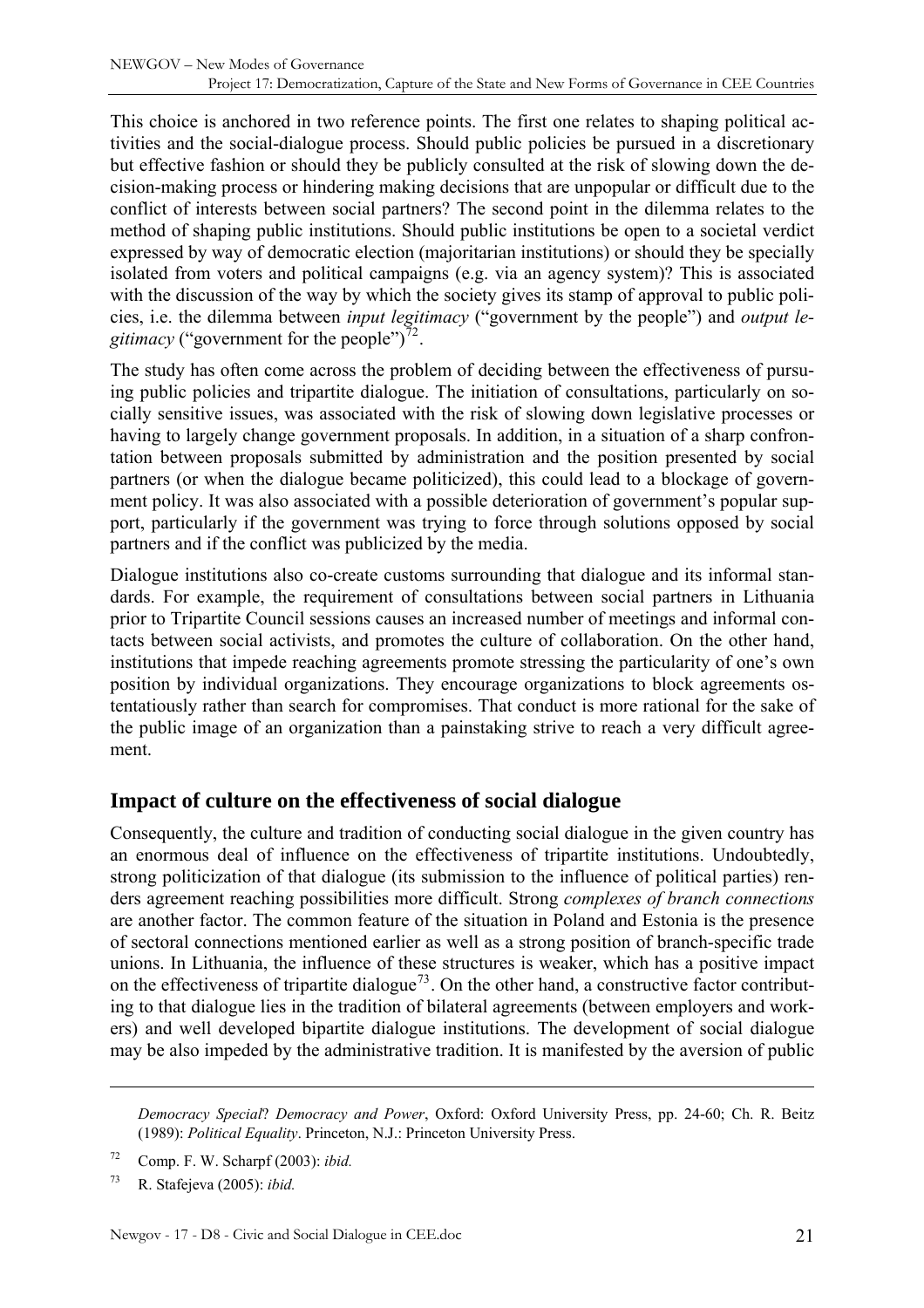<span id="page-21-0"></span>consultations among civil servants, absence of administrative transparency<sup>[74](#page-21-1)</sup> and tendency toward an instrumental treatment of social organizations – primarily as a tool promoting or reinforcing public support of government policies. A strong politicization of the civil service strengthens these tendencies.

Effective activities of tripartite institutions are also strongly impeded by the universalization of the culture of protest and negation of government proposals, and aversion toward any kind of compromise. I call the entirety of these phenomena the culture of negative dialogue. It is based on the conviction that concessions leading to an agreement are a manifestation of weakness or betrayal of organization interests. Whereas strength is associated with tenacity, assertiveness and a spectacular social protest that causes government decision-makers to back down. The culture of negative dialogue reinforces the rivalry between social partners for recognition in the society and for members of their organizations. Publicizing social dialogue in such cultural conditions reduces the possibility of reaching agreements as it promotes expression of the diversity of particular positions. This is precisely why social activists strive to limit the publicness of that mode of governance<sup>[75](#page-21-2)</sup>.

For example, the culture of negative dialogue exists in Poland. It is reinforced by the tradition of protest against a hostile and foreign state preserved since at least the 18<sup>th</sup> century. It should be remembered that in Poland there exists a tradition of building a civic society not in sym-biosis and cooperation with public administration but in opposition to the state<sup>[76](#page-21-3)</sup>. Also present is the phenomenon of social alienation from public issues and retreat into the realm of private life<sup>[77](#page-21-4)</sup>. As a result, (1) there is no respect for the rule of law; (2) the culture of negative dialogue is widespread; (3) mechanisms controlling the state and its politicians are weak. To sum it up, one can say that political culture in Poland promotes the development of the *administrative state model* and a tendency to replace social activeness by public authority. It also increases the probability of the occurrence of pathologies in administration. It seems that the *culture of negative dialogue* induces tripartite institutions to deal with social protests. As a result, social dialogue tends to be reduced to "putting out" social protests and searching for emergency solutions rather than solutions associated with a systemic reconstruction of the state.

## **Political culture and social dialogue**

Strong politicization of social dialogue is a significant problem in the countries covered by the study. At least two types of phenomena are observable here. One is the influence exerted on social dialogue by political parties, i.e. a transposition of parliamentary and electoral competition into the realm of tripartite institutions. It is accompanied by a strong political affiliation of social partners. This situation was visible in the Polish Tripartite Commission, where trade union organizations strongly identified with ruling or opposition political parties. Conflicts that occurred as a result of this situation were ruinous to the possibility of conducting con-structive negotiations<sup>[78](#page-21-5)</sup>.

<span id="page-21-1"></span><sup>74</sup> Comp. E. Sootla (2005): *ibid.*

<span id="page-21-2"></span><sup>75</sup> M. Fałkowski (2005): *ibid.* 

<span id="page-21-3"></span><sup>76</sup> J. J. Linz, A. Stepan (1996): *Problems of Democratic Transition and Consolidation. Southern Europe, South America, and Post-Communist Europe*, The Johns Hopkins University Press, Baltimore-London.

<span id="page-21-4"></span><sup>77</sup> Comp. E. Wnuk-Lipiński (2005): *Socjologia życia publicznego,* Wyd. Scholar, Warszawa, p. 176-177.

<span id="page-21-5"></span><sup>78</sup> Comp. J. Gardawski (2004): *Między negocjacjami a dialogiem społecznym* in P. Żuk (ed.), *Demokracja spektaklu*?, Scholar Scientific Publishers, Warsaw. More on this topic also in K. Frieske (1999): *Dialog*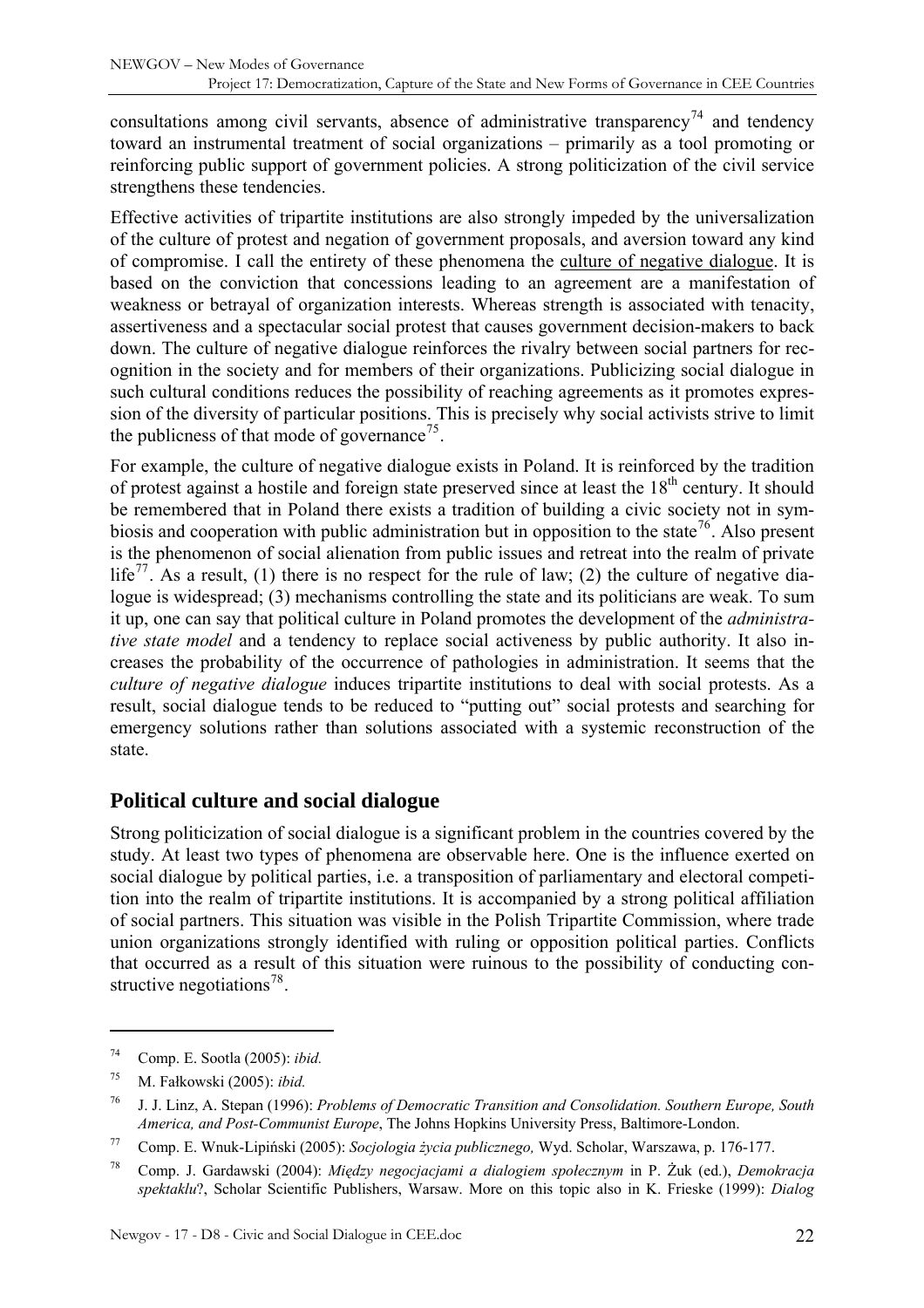The second phenomenon lies in the attempt by political groups or government officials to use social-dialogue institutions for *ad hoc* or instrumental ends. An example of this form of politicization can be found in the attempts to use public consultations as means to improve the image of the government or politicians prior to a forthcoming election. In Poland, it was not possible to depoliticise the consultations of the National Development Plan (NDP) draft despite preceding declarations to this effect. Parliamentary and presidential elections were approaching and both the opposition and government accused each other of using these consultations as a canvassing opportunity. It was hard to reject such interpretation in a situation where the deputy premier responsible for the civic dialogue process became the leader of a newly established political group and the leader of an employer organization active in these consultations was a candidate in the forthcoming presidential election<sup>[79](#page-22-0)</sup>.

In all three examined countries, social organizations, particularly trade unions, had more or less visible political preferences. Not everywhere, however, did it have a harmful effect on the tripartite dialogue. In Lithuania, for example, political sympathies of social partners had little impact on the outcome of Tripartite Council activities. The culture of consensus is an important factor influencing the functioning of that institution. Under *culture of consensus* I understand the inclination toward reaching a compromise despite political divisions and rivalry for members between brotherly organizations. It is the opposite of the *culture of negative dialogue*, which in conditions of strong politicization is particularly destructive to corporatist institutions. A frequent phenomenon present in such conditions is the absence of the possibility to negotiate an agreement or a periodic "suspension" of meetings of the tripartite institution. Moreover, politicization of the tripartite dialogue has a destabilizing effect on the possibility of pursuing specific public policies after elections, including the newly elected government's possibility to respect agreements concluded with social partners in the past. In Poland, for example, the NDP draft had been subject to broad public consultations by one government, but was then rejected by the new government for political reasons. This happened despite the fact that "depoliticization" of that document and creation of conditions that would allow continuation of its development after elections was precisely the stated objective of those consulta-tions<sup>[80](#page-22-1)</sup>. From this perspective, the application of the new mode of governance of civic dialogue turned out to be completely ineffective, and the principal reason for that was political culture dominant in Poland.

In all three countries, the political factor essentially dominates the tripartite dialogue. The above-mentioned tendency to politicize social dialogue conducted even in matters which seem to be distant from mainstream political dispute is a good example of that phenomenon. That tendency is also expressed in social activists' inclination to look for ways of informally influencing government decision-makers. In Poland, for example, participation in tripartite institutions is an opportunity to establish this type of contacts and exert pressure on politicians. Political sympathies and contacts with politicians constitute under these conditions a political lever enabling the given organization to better realize its interests, often by circumventing a debate on the forum of the tripartite institution. In Estonia, in turn, the dominance of political logic impedes the development of social-dialogue institutions, which are treated as a hurtle to politicians' power<sup>[81](#page-22-2)</sup>. This results in the weakest institutionalization of social dia-

*społeczny: zasady, procedury i instytucje w odniesieniu do podstawowych kwestii społecznych*, Instytut Pracy i Spraw Socjalnych, Warsaw; M. Fałkowski (2005): *ibid.*

<span id="page-22-0"></span><sup>79</sup> O. Napiontek, et. all (2005): *ibid.*

<span id="page-22-1"></span><sup>80</sup> *Ibid.*

<span id="page-22-2"></span><sup>81</sup> E. Sootla (2005): *ibid.*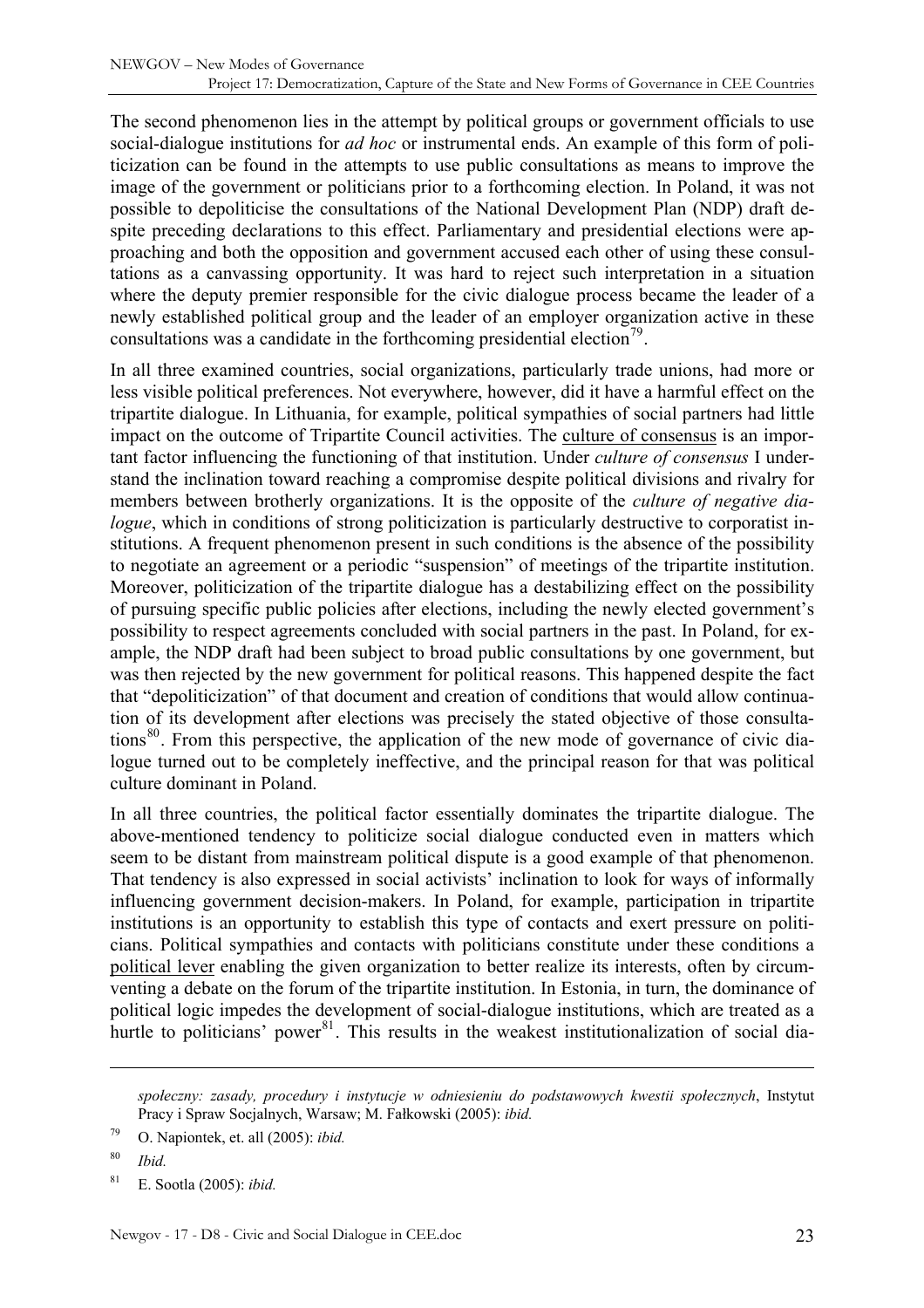<span id="page-23-0"></span>logue among all three examined countries and reluctance by decision-makers to use that mode of governance in the execution of public policies. In all three examined countries, social acceptance expressed in general elections dominated social legitimization provided via public consultations. This is precisely why the outcome of public consultations can be quite easily erased by a newly elected government. All phenomena described above fit into the *administrative state model*.

A strong politicization of social dialogue increases the bias of public administration toward social partners. Combined with political ideology dominant in the given country, it can have long-term implications on the attitude of the authorities toward specific organizations. In Estonia, there is the example of the liberal direction of economic and social reforms favoured by political elites. This largely restricts the trade-union impact on public policies. Free-market ideology serves to oppose the socialist legacy of trade unions and their servile attitude toward the communist system<sup>[82](#page-23-1)</sup>. This also weakens the importance of social dialogue in the public life of that country. In Lithuania, the lower popularity of the neo-liberal doctrine and frequent reference made to the experience of Scandinavian countries results in a higher culture of social dialogue, its better institutionalization and the government's less biased attitude toward social partners in the Tripartite Council. The experience of these two countries also indicates the influence of the capitalist model on the development of tripartite dialogue. Systemic transformations in Estonia brought about a clear preference among the elites for market-capitalism institutions, whereas in Lithuania there are visible references to the coordinated model.

## **Legitimizing function of social dialogue**

For all parties to tripartite dialogue participation therein is an opportunity to increase their social legitimization. The low level of representativity characteristic to these organizations makes them treat their presence in tripartite institutions as a sort of ennobling and heightened status. This is subsequently used to popularize the image of the organization in the media and during membership-promoting campaigns. The government also takes advantage of these negotiations to increase its social legitimization. When the government is politically weak, public negotiations can serve the purpose of ensuring political support for its proposals submitted to parliament. Another example of this occurrence is the attempt to use tripartite negotiations as a way to improve the chance of winning forthcoming elections. For example, the Lithuanian government initiated a bill establishing minimum wage, which was favourable to trade unions. This action was associated with the government's attempt at using the Tripartite Council for the purpose of raising government popularity among the electorate<sup>[83](#page-23-2)</sup>. The fact that Council activities are largely open to the public promoted that objective.

Therefore, the search for wider social legitimization by way of active participation in the work of tripartite institutions is directly associated with the weakness of social organizations or government. It is also often linked to an instrumental approach toward that mode of governance. At the same time, strong politicization of social dialogue and its instrumental treatment, particularly by the government, constitute factors that lower its legitimizing function. Both adversely affect the credibility of social partners and, consequently, lower the societal trust of the outcome of the consultation process.

<span id="page-23-1"></span><sup>82</sup> *Ibid.*

<span id="page-23-2"></span><sup>83</sup> R. Stafejeva (2005): *ibid.*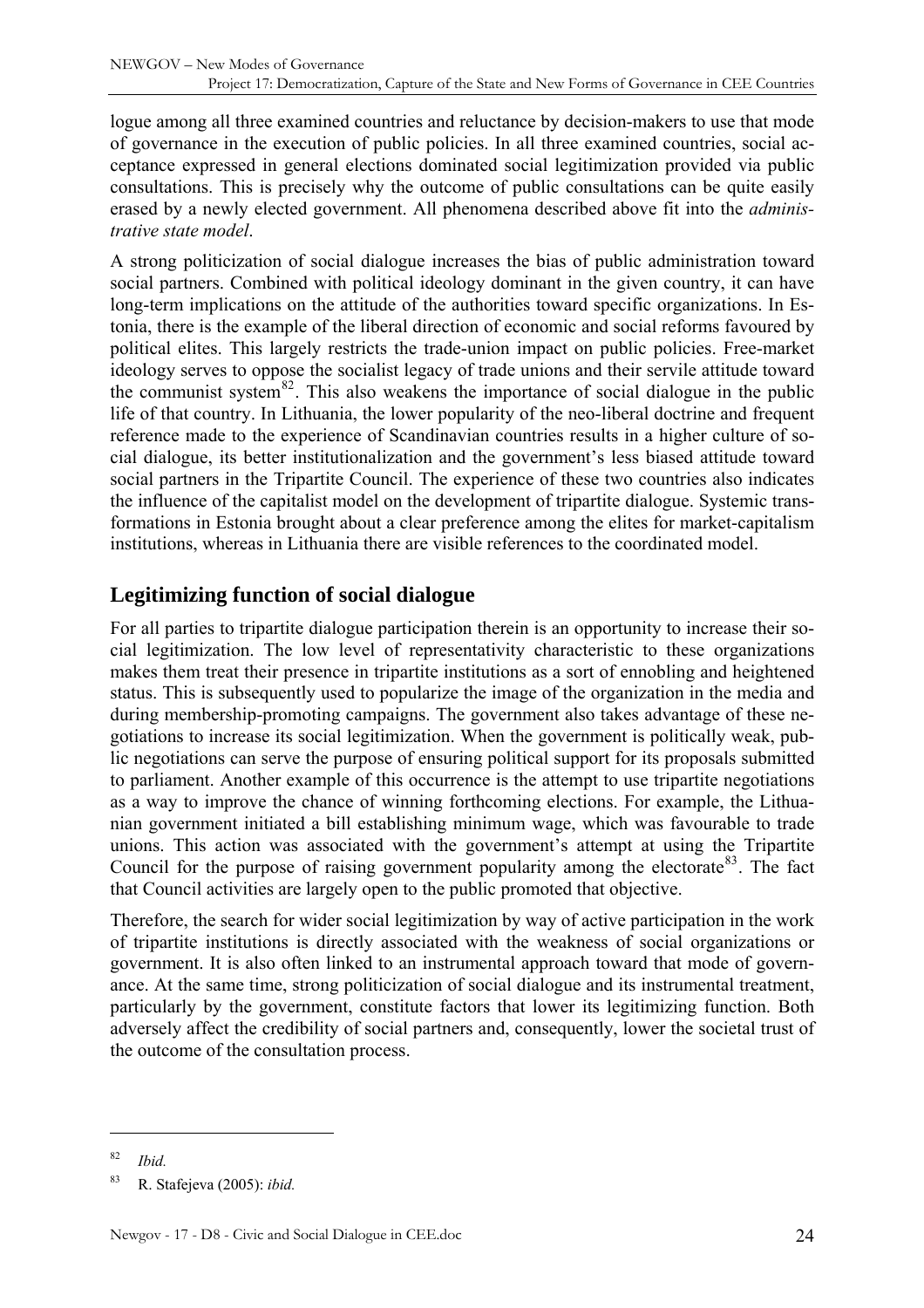## <span id="page-24-0"></span>**Instrumentalization of social dialogue**

The instrumental approach to tripartite dialogue has assumed two principal forms. The first one is the instrumental circumvention of dialogue associated with the government's reluctance to protract or complicate legislative work. It is also caused by the fear of excessive criticism of government proposals, which is detrimental to the image and popularity of the parties in power. Examples of such conduct were found in all three examined countries. For instance, there is a higher probability that the Lithuanian Tripartite Council will be "circumvented" by sectoral ministers than by the Minister of Social Security and Labour, which chairs the Coun- $\text{cil}^{84}$  $\text{cil}^{84}$  $\text{cil}^{84}$ .

The tendency to *decentralize dialogue*, which approximates the *instrumental circumvention of dialogue*, is visible in Estonia and Poland. It is clearly borrowed from Western European countries. The process of decentralizing social-dialogue institutions lowers the political responsibility of the state for changes in industrial relations. It seems that it is easier to separate the state from this type of negotiations when they are systemically decentralized. Any potential trouble and social protest can be then easier moved outside the field of administration's interests. That tendency is also dictated by the desire to limit potential financial burdens on the state budget associated with the outcome of the negotiation process (e.g. financial compensation paid by the state in exchange for poorer working conditions).

The second form is the instrumental shaping of dialogue manifested by exerting pressure on the outcome of the work or shape of social-dialogue institutions in a way making them commensurate with government's political objectives. When the Polish Tripartite Commission turned out to be an ineffective tool in the attempt to raise the legitimacy of government policies, the government launched an *ad hoc* public debate involving a larger group of organiza-tions and experts<sup>[85](#page-24-2)</sup>. The debate provided the government with more flexibility in terms of defining negotiation conditions and selecting social partners. At the same time, it gave the government total freedom to shape the final outcome of the negotiation process in step with its own programme of reforms.

Creating a new "arena" of social dialogue and "jumping" from one dialogue institution to another can serve as an example of an *instrumental shaping of dialogue* depending on current objectives of the political team that directs government work. The same role is played by setting one organization against another, as in the case of curbing the influence of sectoral trade unions by way of adding non-government organizations and territorial self-governments to the number of consulted partners. The Polish government used that tactic during the process of consultations of the  $NDP<sup>86</sup>$  $NDP<sup>86</sup>$  $NDP<sup>86</sup>$ . Another example is found in broadcasting consultation results favourable to the government in the media, even though they were reached without participation of key social organizations or, worse yet, outside the tripartite institution  $87$ .

The *instrumental shaping of dialogue* may under certain circumstances approximate the phenomenon known as the capture of state  $88$ . This happens when an interest group tries to "take"

<span id="page-24-1"></span><sup>84</sup> *Ibid.*

<span id="page-24-2"></span><sup>85</sup> M. Fałkowski (2005): *ibid.* 

<span id="page-24-3"></span><sup>86</sup> O. Napiontek, et. all (2005): *ibid.*

<span id="page-24-4"></span><sup>87</sup> M. Fałkowski (2005): *ibid.* 

<span id="page-24-5"></span><sup>88</sup> Comp. J. S. Hellman (1998): *Winners Take All: The Politics of Partial Reforms in Post-Communist Transitions*, World Politics, no. 50, January; J. S. Hellman, G. Jones, D. Kaufmann (2000): *Seize the State, Seize the Day. State capture, Corruption, and Influence in Transition*, Policy Research Working Paper, no. 2444, The World Bank, September; J. S. Hellman, D. Kaufmann (2001): *Confronting the Challenge of State Cap-*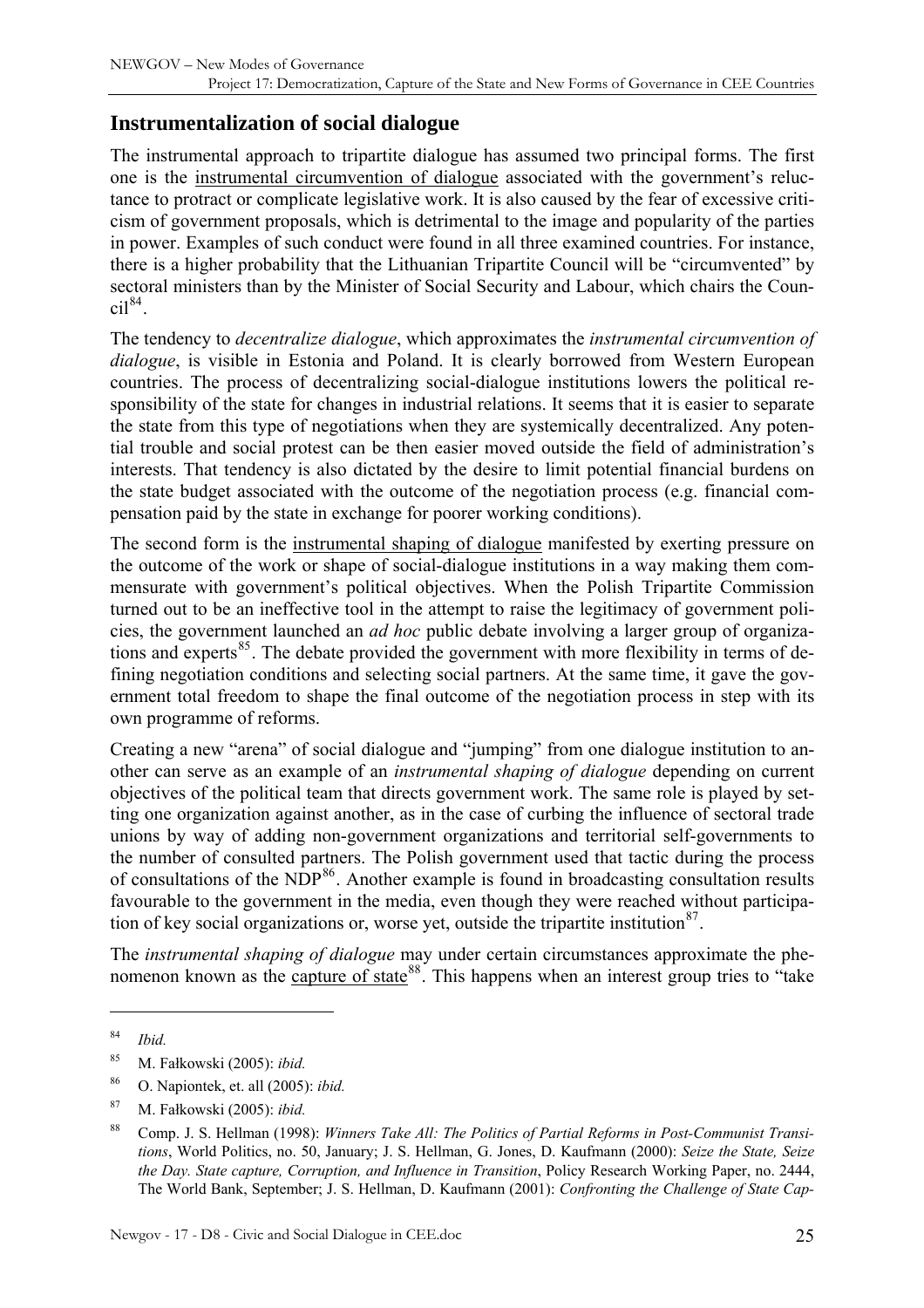<span id="page-25-0"></span>over" a particular public institution associated with social dialogue and use it to its own ends. A dominant role played by the *complex of branch connections* in such institutions or the act of subjugating dialogue results to the interests of a political party or group are good examples of such occurrence. This situation is, of course, an extreme example of instrumental attitude toward social dialogue. Our study did not detect presence of such phenomenon in the examined countries.

In all three countries, the government played a dominant role in tripartite negotiations. At the same time, it rarely used that dominance to reinforce dialogue institutions and create strong social partners co-responsible for shaping and executing public policies. When these institutions were seen as an obstacle to government activities, the government would circumvent them rather than try to reform them in a way improving their effectiveness. Therefore, new modes of governance in the area of social dialogue did not serve the purpose of building the *network state model* but rather to instrumentally reinforce the tradition and function of the *administrative stae model*. This is visible in Estonia, where decision-makers reject the possibility of reinforcing tripartite institutions as contrary to the role of the government in conditions of liberal market economy. For example, Estonian government politicians manifested their aversion toward social dialogue by rejecting the outcome of a bipartite minimum-wage agreement concluded by social partners in 2001. It was only by a court decision that the government was compelled to institute that agreement $89$ . Even though the Polish government established a mechanism for broad public consultations of the NDP draft, it was more a one-off attempt at taking advantage of this mode of governance than an effort to build permanent civic-dialogue institutions.

This is why government activities can be often interpreted as biased with respect to social partners. For example, in Estonia, the excessive influence of trade unions is treated as an ob-stacle to government policies<sup>[90](#page-25-2)</sup>. In Poland, trade-union activities at the forum of the Tripartite Commission were viewed as uncooperative, anti-reform and at odds with the needs of the country's development<sup>[91](#page-25-3)</sup>. Only in Lithuania can we speak of a more neutral attitude of the government and its role of umpire and mediator between various social interests. During negotiations of the Labour Code, the government favoured the postulates of business organizations. Despite that, the compromise worked out in the Tripartite Council, favourable to trade unions, was not blocked by the government either in the Council or later during legislative work in parliament $^{92}$  $^{92}$  $^{92}$ .

## **Accountability of dialogue institutions**

Participation in the work of a tripartite institution increases the legitimization of social organizations and shapes a positive experience of their activists. It encourages their active attitude with respect to social dialogue, which undoubtedly reinforces social-dialogue institutions as time goes on. When the government plays a dominant role in the tripartite dialogue, the development of a positive experience is conditioned by its credibility and *accountability of the dialogue institution*. For example, in Lithuania, the activeness of social partners in the

- <span id="page-25-3"></span>91 M. Fałkowski (2005): *ibid.*
- <span id="page-25-4"></span>92 R. Stafejeva (2005): *ibid.*

*ture in Transition Economies*, Finance & Development, vol. 38, no. 3, International Monetary Fund, September.

<span id="page-25-1"></span><sup>89</sup> E. Sootla (2005): *ibid.*

<span id="page-25-2"></span><sup>90</sup> *Ibid.*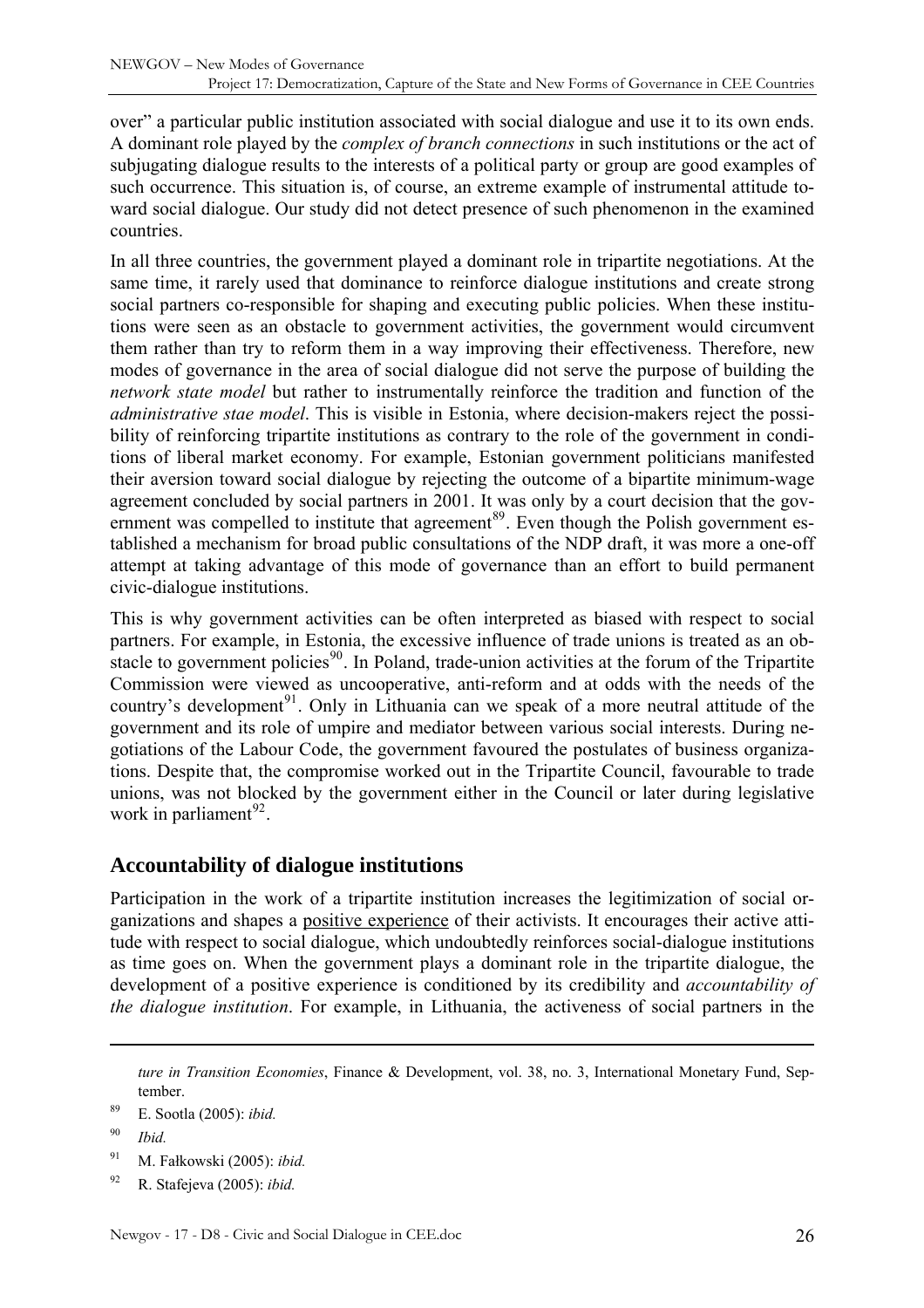<span id="page-26-0"></span>Tripartite Council was directly linked to high government credibility. State administration's participation in social dialogue was treated as an additional guarantee of the enforcement of concluded agreements $93$ . On the other hand, the contemptuous attitude of the Estonian government toward agreements reached by social partners lowered both government credibility and *dialogue institution accountability.* 

Consequently, there was also a negative phenomenon present in the examined countries which can be called a negative experience. It manifested itself in the futility of social partners' efforts, which were arbitrarily rejected by political decision-makers. The erasure of the out-come of civic dialogue in Poland after the new government came to power<sup>[94](#page-26-2)</sup> was undoubtedly a *negative experience* which discouraged an active attitude toward public consultations. Such situation compels social organizations to assume a passive attitude toward the government and await information from the decision-makers rather than co-create public policies. Such attitude among social partners is in step with the assumptions of the *administrative state model*.

#### **Role of socialist legacy and weak-state pathologies**

The study proved the persistent presence of the administrative and political tradition dating back to the socialist period. It is manifested in various forms, and is somewhat different in each country, depending on its cultural specificity and administrative system. The fundamental feature of social dialogue compatible with the socialist legacy is its weak institutionalization. There is also the supremacy of the personal factor and informal rules over the significance of procedures and formal institutions. In tripartite dialogue, an important role is played by political government leaders and leaders of social organizations. For example, social partners in Poland paid a great deal of attention to the fact that the Tripartite Commission was chaired by an influential politician who also held the post of deputy premier for economic and social affairs<sup>[95](#page-26-3)</sup>. However, basing dialogue on the personal authority of its participants does not sufficiently guarantee the effectiveness of tripartite institutions. On the contrary, it entails the risk of personal conflicts which can paralyse social dialogue. At the same time, reducing the rank of government representatives in tripartite institutions, in a situation where their institutionalization is weak, usually means that these institutions are being marginalized and that social dialogue is entering the phase of routine activities.

The politicization of social dialogue, visible particularly in Poland and Estonia, is an important element of the socialist legacy. Dialogue institutions are often used instrumentally to advance political goals of the government, political parties or individual politicians. In such situation, public consultations play a propaganda role, are broadcasted and used for political ends. Political ideology is an important element that impedes the development of social dialogue. The best example of that is the role played by the neo-liberal doctrine in Estonia. Another manifestation of the socialist tradition in some countries is the relatively significant role played in the tripartite dialogue by sectoral structures as well as the presence of *complexes of branch connections*. Politicization of social activists or their creation of informal links with government politicians based on commonality of interests is a manifestation of the oligarchization of social organizations. In such situation, activists count on political benefits of their close cooperation with the ruling elite and cease to identify with the interests of their commu-

<span id="page-26-1"></span><sup>93</sup> *Ibid.*

<span id="page-26-2"></span><sup>94</sup> O. Napiontek, et. all (2005): *ibid.*

<span id="page-26-3"></span><sup>95</sup> M. Fałkowski (2005): *ibid.*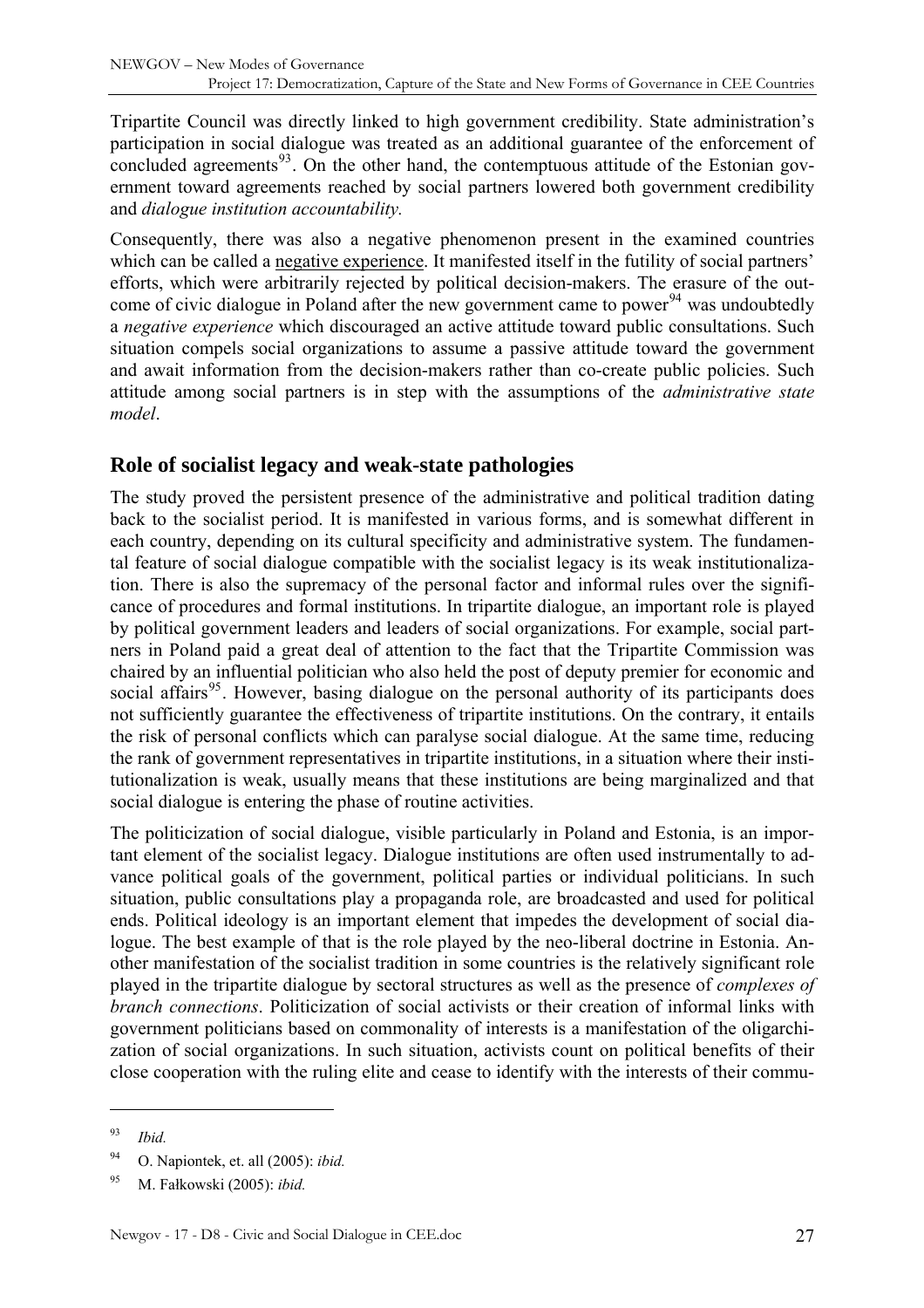<span id="page-27-0"></span>nity. The phenomenon of *negative dialogue* is specific to the Polish historical conditioning – the tradition of opposition movements dating back to the socialist period and construction of a civic society not in cooperation with the state but in opposition thereto.

Another remnant of the socialist period is the persistent presence of the *administrative state model* in the examined countries. Instead of changing that model, new modes of governance absorb it. This is accompanied by several phenomena that are at odds with the initial assumptions of new modes of governance, that lower the effectiveness of their application and that deepen weak-state pathologies. This happens because new dialogue institutions are not well rooted in the society and are used in accordance with the socialist culture and administrative state model. A good example of such tendency is found: (1) in the attempt to reduce the openness of social dialogue, (2) purposefully curbing the involvement of social partners – particularly those whom the government finds "inconvenient" – or  $(3)$  using tripartite institutions by social activists to exert informal pressure on politicians outside the tripartite structure.

## **Conclusions**

The main conclusion of the conducted analysis is the correlation between the state model, political/administrative culture of the given country and quality of institutionalization of social dialogue. The administrative state model dominates in the studied countries, although in the case of Lithuania there is a trend toward moving away from it toward the network state model. The weak institutionalization of dialogue in new member states, particularly in comparison to some West European states, is not accidental but systemic. It is not only a result of an incorrect or insufficient implementation of western institutions, but is associated with the dominant administrative state model and local political culture. Consequently, a reform of social dialogue in the three examined countries would need to be based not only on perfecting its institutions but also on introducing solutions that would at the same time change their political culture and state model.

Differences between Lithuanian social dialogue and the experiences of the other two countries lie in the following reasons: (1) different capitalist institutions introduced in those countries and preferred attitudes with respect to the directions of economic transformations; (2) different political and administrative culture; (3) different quality of institutional solutions that shape social dialogue. The analysis proves that the effectiveness of social dialogue measured by the number of reached and enforced agreements depends on these three intertwined factors.

The West European experience indicates that building *market capitalism* is less favourable to the effectiveness of dialogue institutions. More favourable are solutions relating to the *coordinated model*, as shown by the Lithuanian example. As in Western Europe, social dialogue in the examined countries serves mainly the cause of improving the competitiveness of national economies. It is also directly connected to the need to adapt to the conditions of European integration, including the growing rivalry in the common market. My study shows differences in political and administrative culture, which influence the effectiveness of dialogue institutions. For example, there exists in Poland a *culture of negative dialogue* which reinforces the rivalry between social partners and diminishes the possibility of making compromises. In Lithuania, the *culture of consensus* is an important factor influencing the functioning of these institutions. Also quite important is the influence exerted on social dialogue by politicians and electoral rivalry between political parties. A high level of social-dialogue politicization, including strong ties between social partners and political parties, reduces the effectiveness of dialogue, as confirmed by Polish examples. The dominance of the public debate associated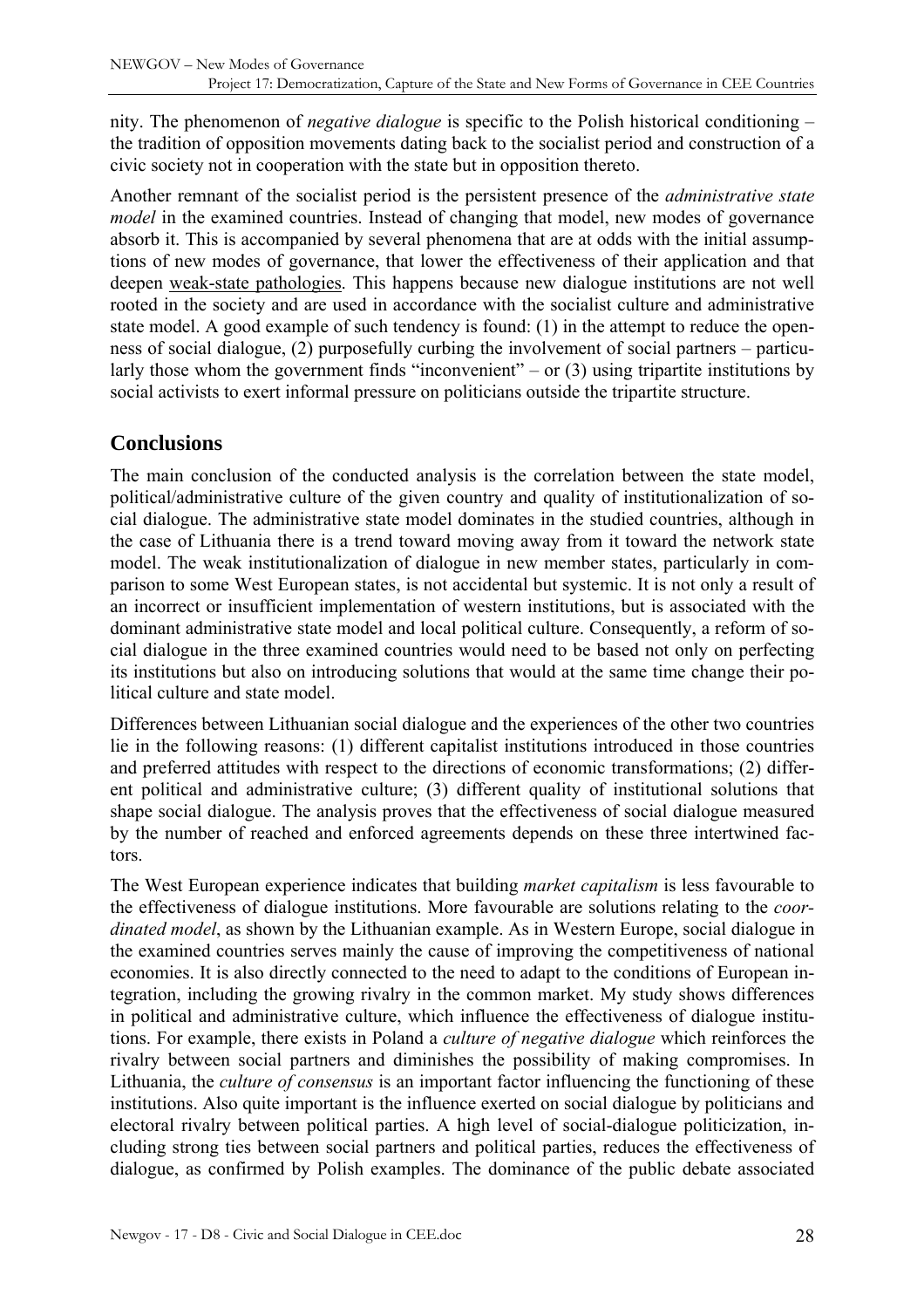<span id="page-28-0"></span>with party rivalry over other forms of public debate is also detrimental to social dialogue. It marginalizes its impact on the shaping of public policies and hinders its institutionalization. Such situation exists in Estonia. In Lithuania, on the other hand, the low level of social dialogue politicization promotes its institutionalization and effectiveness. Furthermore, the shape of institutions that organize social-dialogue activities has a direct impact on the effectiveness of concluded agreements. Certain solutions have the purpose of channelling discussions at the forum of the tripartite institution for the purpose of encouraging the parties to search for an agreement within its framework. Institutions can also hinder conclusion of agreements and cause an "ejection" of social partners outside the tripartite convention.

|                                           | Poland                                                                                                                                      | Lithuania                                                                               | <b>Estonia</b>                                                                                              |
|-------------------------------------------|---------------------------------------------------------------------------------------------------------------------------------------------|-----------------------------------------------------------------------------------------|-------------------------------------------------------------------------------------------------------------|
| <b>Independent Vari-</b><br>ables         |                                                                                                                                             |                                                                                         |                                                                                                             |
| Dominant state model                      | administrative state<br>model                                                                                                               | <i>administrative state</i><br><i>model</i> transforming<br>toward network model        | <i>administrative state</i><br>model                                                                        |
| Capitalist institutions                   | hybrid institutions with<br>tendency to <i>market</i><br>capitalism                                                                         | coordinated model<br>with Nordic model in-<br>stitutions                                | market (liberal) model                                                                                      |
| Political and adminis-<br>trative culture | culture of negative dia-<br>logue,<br>strong politicization of<br>social partners; politi-<br>cization of social dia-<br>logue institutions | culture of consensus,<br>lack of politicization of<br>social dialogue institu-<br>tions | Domination of political<br>( <i>majoritarian</i> ) institu-<br>tions over social dia-<br>logue institutions |
| Institutionalization                      | institutions which hin-<br>der agreements,<br>vicious circle that<br>weakens dialogue                                                       | institutions which en-<br>courage agreements                                            | institutions which hin-<br>der agreements                                                                   |
| <b>Dependent Variable</b>                 |                                                                                                                                             |                                                                                         |                                                                                                             |
| Effectiveness                             | low                                                                                                                                         | highest                                                                                 | low                                                                                                         |

#### **Table 1: Country comparison by independent and dependent variables**

EEC countries show a pattern of *path dependency*[96](#page-28-1). The *administrative state model* dominates in accordance with the socialist legacy. It is reinforced by domestic political culture and customs present in administration. It is very difficult to change that model despite a great deal of effort accompanying systemic transformations. The administrative state model favours old methods of governance and hierarchical management of public policies. *Path dependency* in administrative behaviour is consistent with earlier studies<sup> $97$ </sup>, which indicate persistence of tra-

<span id="page-28-1"></span><sup>96</sup> For a comparison of the definition of *path dependency* in social sciences see R. D. Putnam, R. Leonardi, R. Y. Nanetti (1993): *Making Democracy Work,* Princeton University Press, Princeton, pp. 179-181; P. Pierson (2004): *Politics in Time. History, Institutions, and Social Analysis*, Princeton University Press, Princeton and Oxford, pp. 17-53.

<span id="page-28-2"></span><sup>97</sup> B. Kohler-Koch (2002): *European Networks and Ideas: Changing National Policies?* European Integration online Papers (EIoP), vol. 6, no. 6, [http://eiop.or.at/eiop/texte/2002-006a.htm;](http://eiop.or.at/eiop/texte/2002-006a.htm) R. Eising, B. Kohler-Koch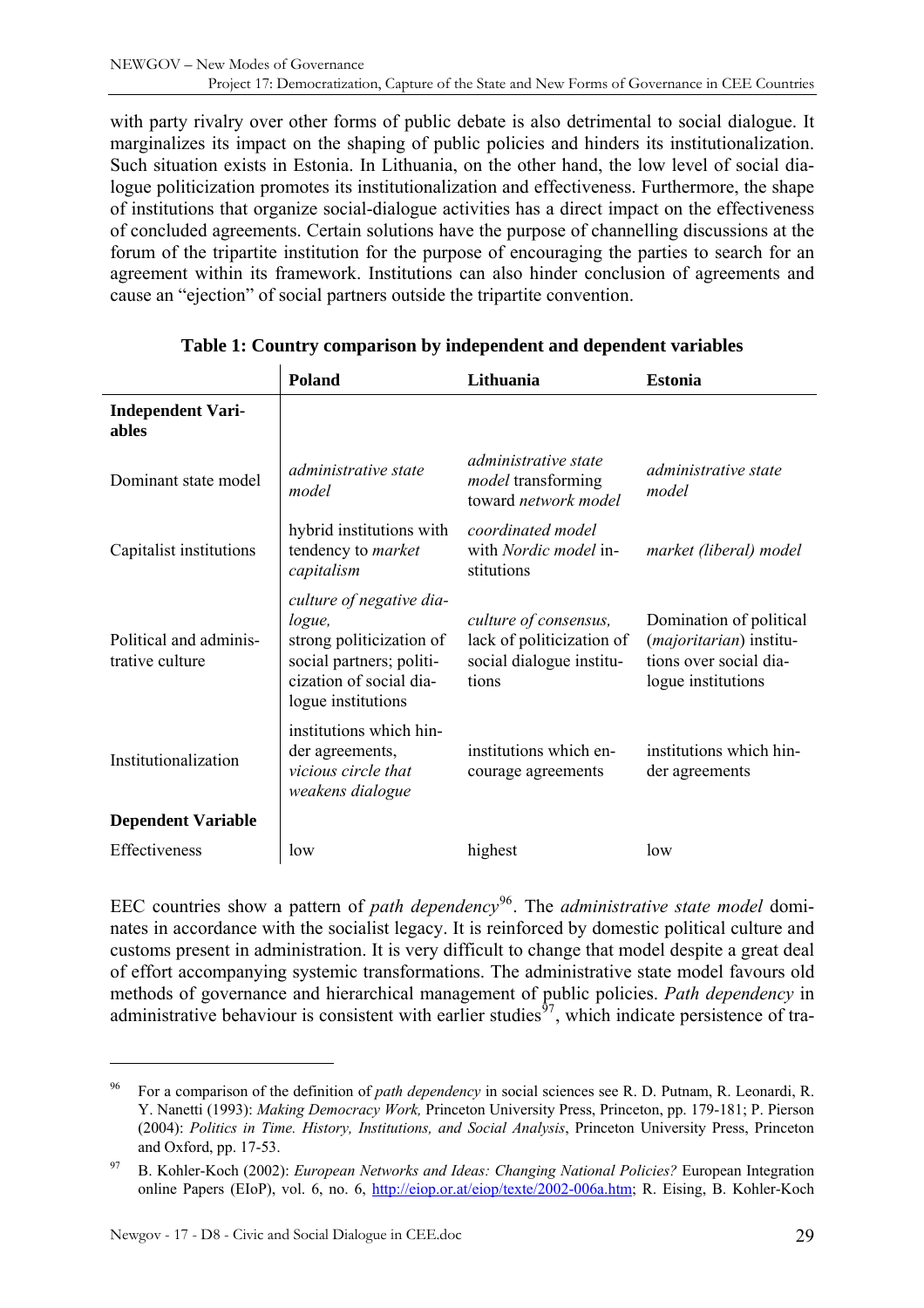ditional modes of governance in European Union policies. This happens despite the attempts of the European Commission to introduce new paradigm of network governance in which the state becomes a mediator rather then a steering actor.

The application of Max Weber's ideal-type methodology to the analysis of social dialogue in new member countries has shown more than just persistence of old methods of management. It has demonstrated different concepts of *state capacity* in both models, diverse role of state administration and social partners, as well as different functionality of social dialogue institutions in relation to *strength/weakness of the state*. In the network model, strength of the state is based on the institutional quality and effectiveness of social dialogue. Consequently, state capacity in the network state model requires strong and autonomous non-governmental organizations and effective institutions tasked with bridging administration and social partners. In the administrative state model, social dialogue institutions are perceived as hindering an effective delivery of public policies, hence weakening state capacity. This is why the functionality of social dialogue in this model is concentrated on raising societal legitimacy extended to the government and its social partners and not, for example, on improving the quality of public policies or the effectiveness of their implementation. Social dialogue institutions are particularly vulnerable to being taken unfair advantage of by weak governments. For example, for the purpose of propping up a specific government position when government work is poorly coordinated, or to raise societal legitimization of government-proposed policies when the government cannot count on strong parliamentary support. Another example of misusing civic dialogue is when it is initiated on the eve of an election campaign simply to provide a promotional vehicle for government politicians.

The state model impacts the way by which new modes of governance involving social dialogue are implemented in practical activities of state administration in EEC countries. Instead of changing it toward the network model, they are absorbed by the administrative model. This is partly associated with the peculiar period in the transformation process which requires strong political and administrative leadership and, consequently, favours familiar solutions of the administrative model rather than experimentation with a new one. Therefore, a strong state which is efficient in using traditional (old) modes of governance conditions successful systemic transformations. This is particularly important when a country moves from socialist to capitalist economy and tries to successfully join the global economic system. However, does this rule also apply to democratization of the state and social participation in administrative works? As the analysis has shown, new modes of governance transferred from highly developed countries can function well in the network model but cannot offset the weaknesses of an administrative state model. This may mean that a successful application of new modes of governance involving social dialogue requires not only reinforcement of state capacity but also development and preservation of the network state paradigm.

A change of the state model toward the network one in CEE countries would conform to the paradigm of new modes of governance which have grown in matured democracies with well developed civic societies. However, systemic transformations require imposing quick, multifaceted and socially painful reforms. Meanwhile, European integration necessitates the adoption of a vast range of European legislation in a short time, essentially without any possibility of modifying it to fit local social conditions. This is why weakening social dialogue and using it instrumentally by politicians for the sake of achieving the goals of systemic transformations and European integration is more functional in the examined countries.

(1999): *Introduction: Network Governance in the European Union*, In *The Transformation of Governance in the European Union*; edited by R. Eising and B. Kohler-Koch. London: Routledge: 3-13.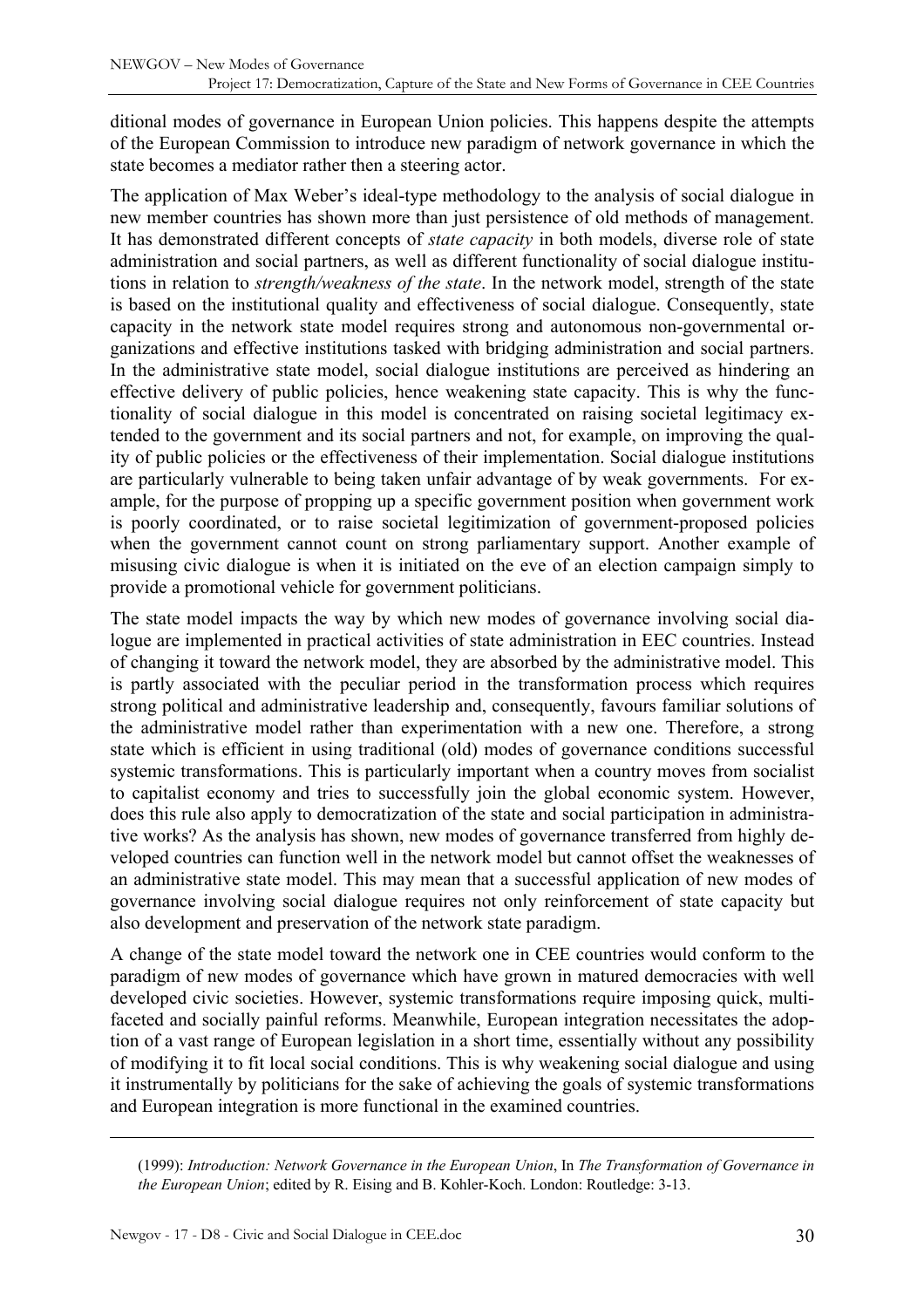Consequently, social-dialogue institutions are weak in the circumstances of new EU member states, whereas Europeanization of state administration with respect to social dialogue is superficial. The transfer of these institutions is poorly adapted to the conditions present in those countries. Its focus on the practical application of these new modes of governance in the improvement of the effectiveness of public policy execution is limited. It should be noted that this predicament is not only linked to the specificity of transformations in CEE countries but also to the weakness and internal differentiation of social dialogue blueprints borrowed from Western Europe. In addition, methods of governance transferred to the examined countries from the European Union were applied in an inconsistent, even contradictory, manner. This refers especially to the contradiction between "hard" modes of governance associated with a unilateral transfer of legal regulations and "soft" methods of governance involving, for example, social dialogue[98](#page-30-0). The import of EU laws did not essentially assume any possibility of adapting new institutions to social conditions present in new member states, and that rendered social dialogue meaningless. Moreover, the gigantic volume of that transposition in a relatively short time practically excluded initiation of public consultations.

The frailty of institutionalization of social dialogue in the examined countries is expressed, for example, by the dependency of dialogue institutions on political and personal factors, as well as influential interests. They are associated with *complexes of branch connections*. Consequently, the incompatibility of new modes of governance with the binding state model and political culture makes them functionally ineffective and causes them to be often executed in a manner distant from the objectives of their introduction. They can also perpetuate organizational pathologies of a weak state and contribute to its further weakening. This is also linked to the *vicious circle* mechanism of weakening social-dialogue institutions. Instead of searching for solutions that would correct and reinforce these institutions, decision-makers try to circumvent them or look for agreements outside tripartite negotiations. One of the avoidance methods (also known in Western Europe) lies in the tendency to decentralise the system of social dialogue. Another way is by creating more convenient forums of dialogue, for instance "jumping" to the arena of civic dialogue. Similarly to the experience of *social pacts* in western countries, this type of political initiative did not lead to the construction of permanent national-level civic dialogue structures and procedures, but was rather a one-off consultative and propaganda campaign serving the ends of government policy. The main aim of this practice was to render public policy-making more effective by avoiding institutional stalemate and deadlocks<sup>[99](#page-30-1)</sup>. But in circumstances of an administrative state, the application of the new mode of governance of civic dialogue turned out to be completely ineffective, as Polish example has illustrated $100$ .

Under these conditions, the legitimizing function is the fundamental role reserved for social dialogue. It is parallel to the EU experience, where social and civic dialogues serve the legitimization of the European integration and individual European policies, compensating *democ-*

<span id="page-30-0"></span><sup>98</sup> More on "hard" and "soft" methods in European Union policies: D. M. Trubek, P. Cottrell, and M. Nance (2005): *"Soft Law," "Hard Law," and European Integration: Toward a Theory of Hybridity***,** Jean Monnet Working Paper 02/05, NYU School of Law, New York.

<span id="page-30-1"></span><sup>99</sup> Comp. A. Héritier (2003): *New Modes of Governance in Europe: Increasing political efficency and policy effectiveness.* In: Tanja A. Boerzel and Rachel Cichowski (eds.), *State of the European Union*. Oxford, Oxford University Press, 105-126.

<span id="page-30-2"></span><sup>100</sup> O. Napiontek, et. all (2005): *ibid.*